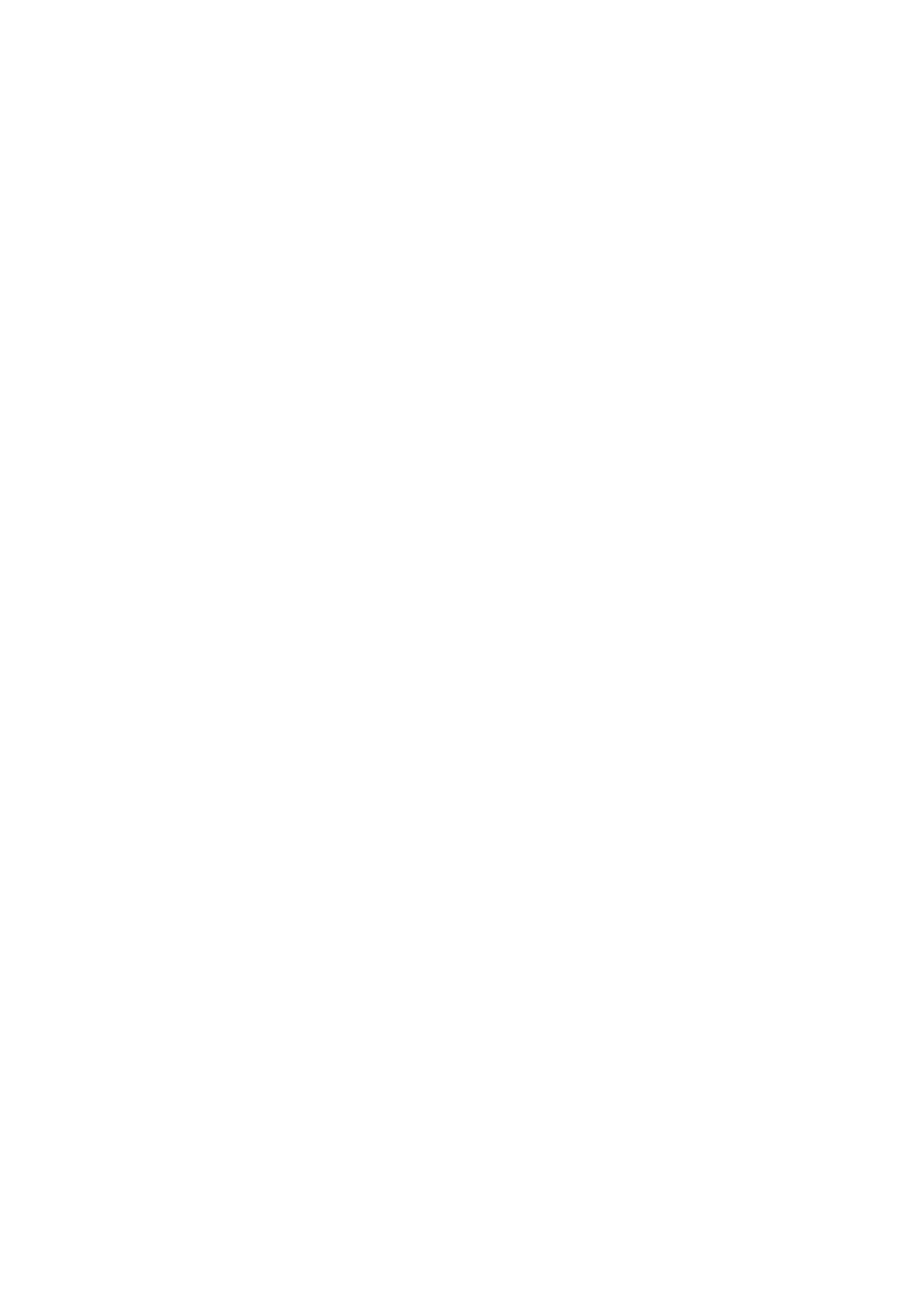### **Contents**

| The Year Ahead <b>Manual Manual Manual Prime Prime 27</b> |  |
|-----------------------------------------------------------|--|
|                                                           |  |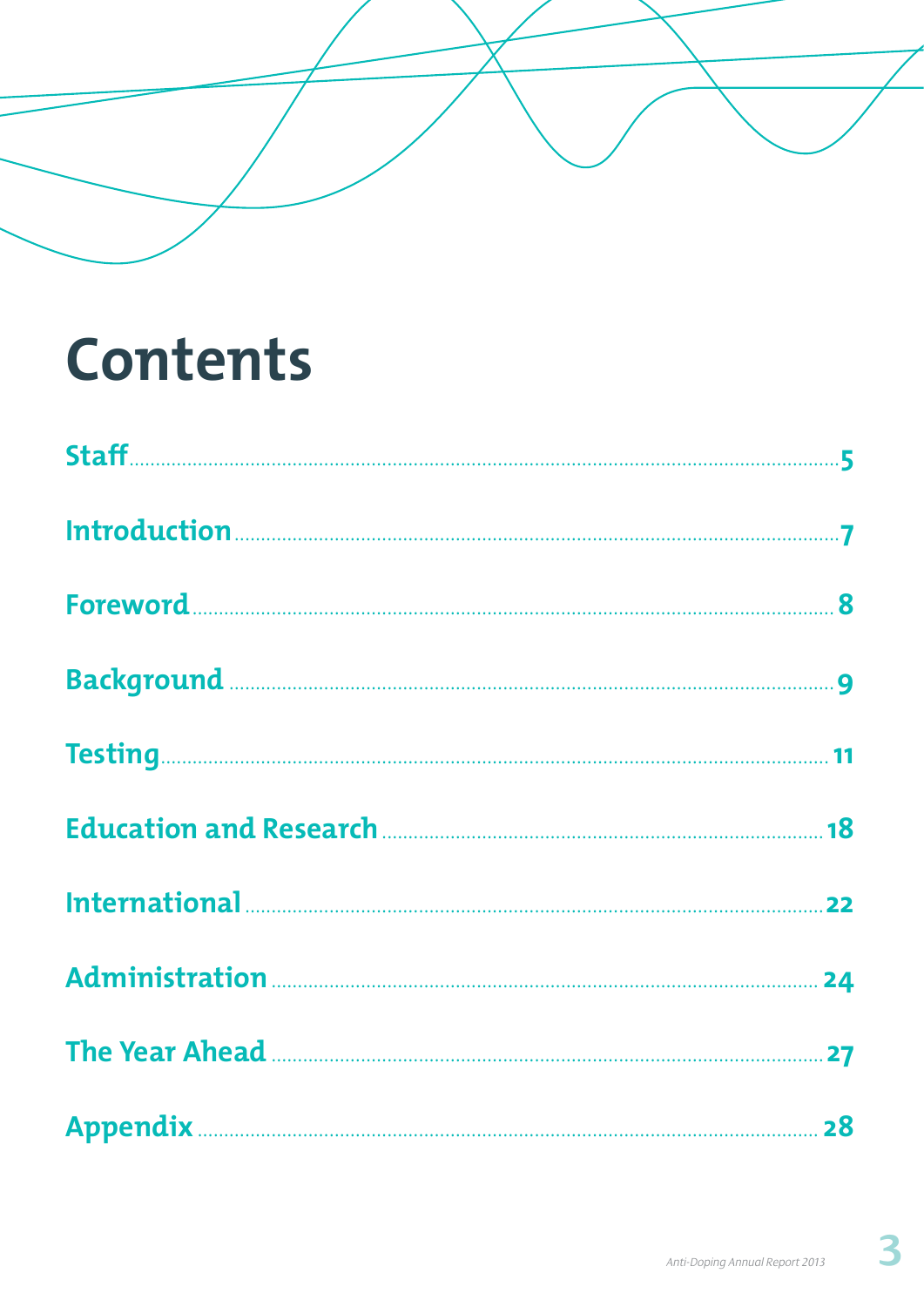





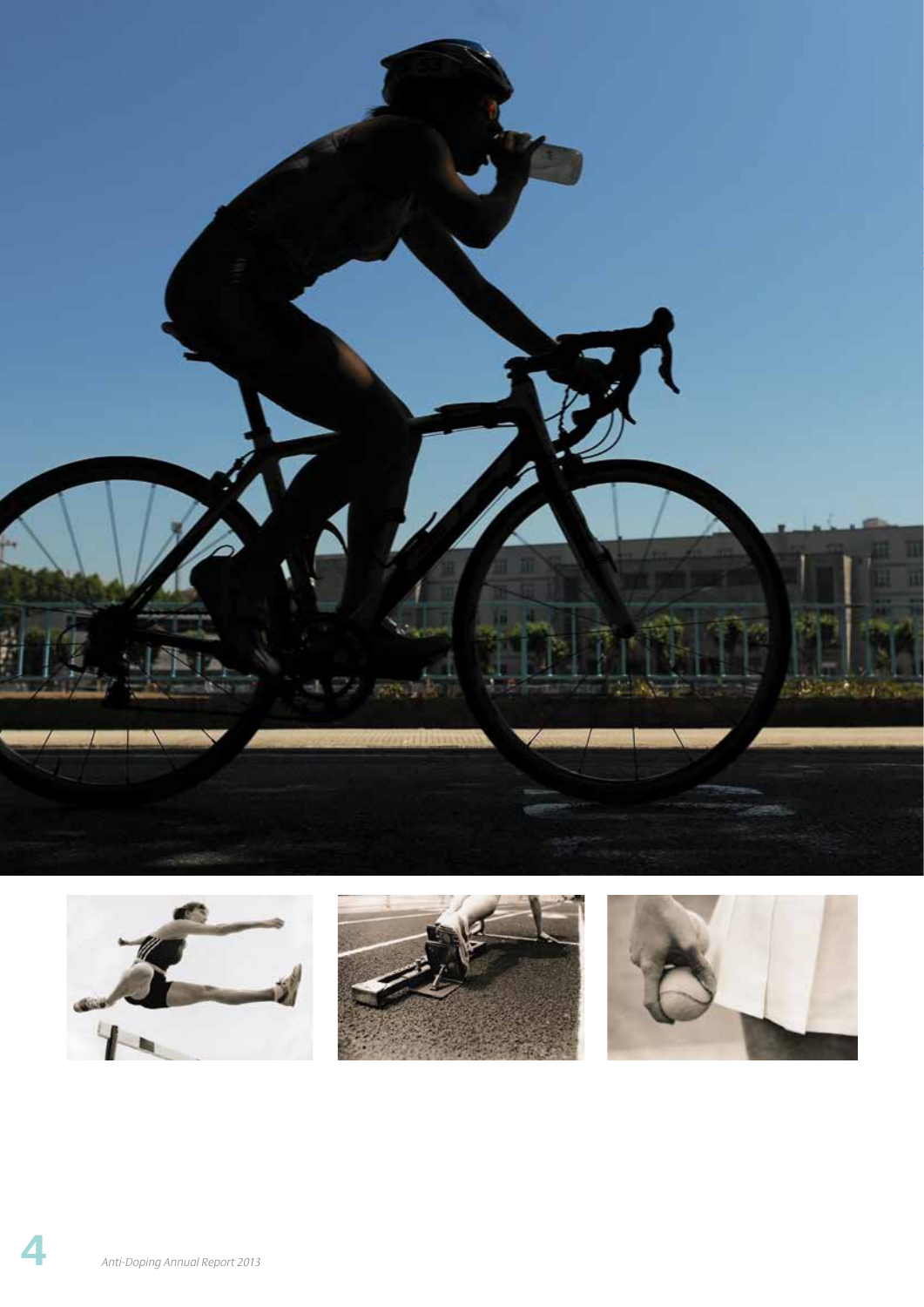### **Staff**

**Dr. Una May** Director of Anti-Doping **Ms. Siobhan Leonard** Head of Doping Control and Quality **Ms. Erika Murphy** Anti-Doping Executive **Ms. Bee O'Callaghan** Anti-Doping Officer **Ms. Ailish Keaveney** Head of Education and Research (January – July 2012) **Mr. Troy Reneker** Anti-Doping Education and Research Executive (September – December 2012)

#### **Contact Details**

Irish Sports Council Top Floor, Block A West End Office Park Blanchardstown Dublin 15 Ireland Phone: +353-1-860 8800 Website: www.irishsportscouncil.ie/antidoping Email: antidoping@irishsportscouncil.ie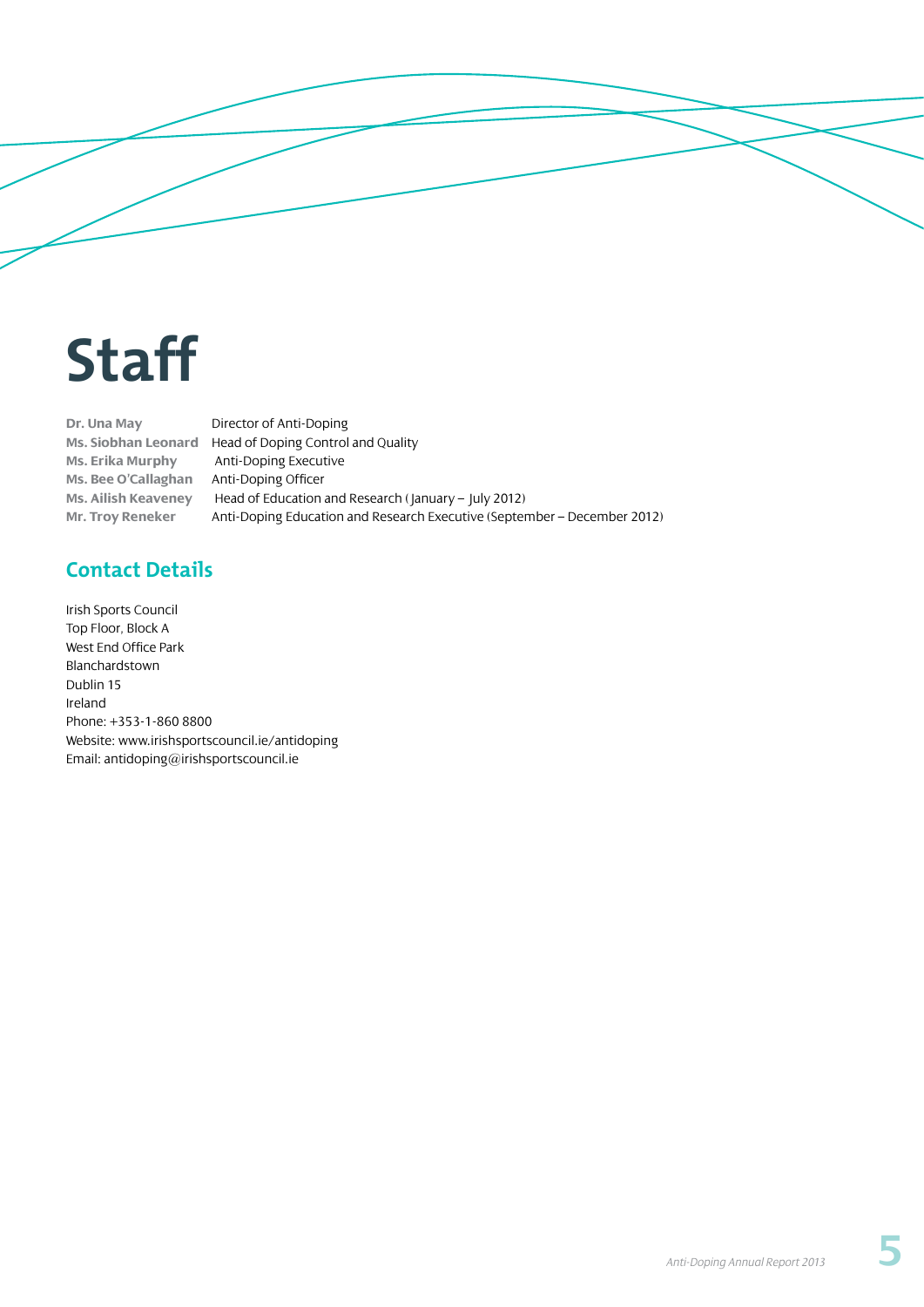





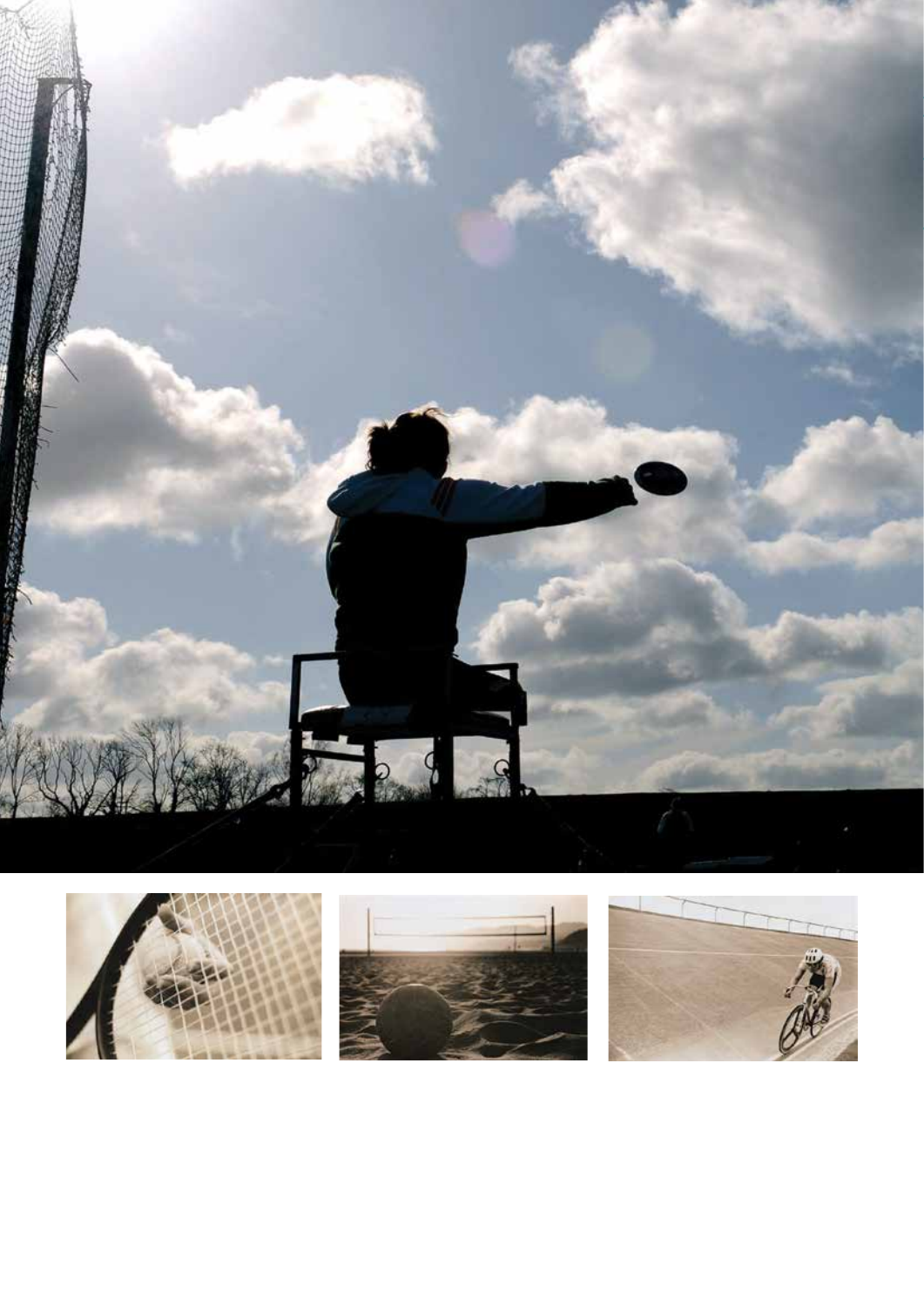### **Introduction**

The Irish Sports Council believes that the values and life lessons learned through participation in sport play a central role in the development of a happier, healthier and safer society. Values such as ethics, fair play, honesty and respect for rules and laws are all embodied in sport and are the reasons why sport captures the hearts and minds of the Irish people. For this reason the Council remains committed to preserving the integrity of sport in Ireland and its Anti-Doping Programme is a fundamental element of this.

We are pleased to present the thirteenth annual report of the Anti-Doping Unit of the Irish Sports Council. It provides details of the activities of the Programme in 2012, including the financial cost of the programme. In 2012 the Programme cost €1,211,411. A total of 937 blood and urine tests were conducted in Ireland and overseas. This incorporates both the National Testing Programme as well as User-Pays services.

2012 was another successful year for the Irish Sports Council's with its Anti-Doping Programme evolving to become more intelligenceled. This was highlighted by the signing of a Memorandum of Understanding with the Irish Medicines Board along with the development of relationships with new partners. The Council will continue to develop our work with our international colleagues and intelligence agencies on doping activities and trends so that we can ensure that our Programme continues to be one of the best antidoping programmes in the world.

The Irish Sports Council knows how important it is for the global anti-doping community to be united in the fight against doping in sport. As such the Council continues to contribute to this action by working with the World Anti-Doping Agency and by

actively taking part in the various international associations that it belongs to.

The Council would like to express its appreciation for the efforts and long-term support of the National Governing Bodies (NGBS) and athletes. It is through their good will and co-operation that the Anti-Doping Programme continues to reassure the Irish Sports Community that Ireland's athletes complete clean.

The Council would like to acknowledge the outstanding service that Dr. Una May and her team in the Anti-Doping Unit continue to provide to Irish sport. Not only do they provide a robust testing programme but also continue to work closely with the NGBs to help with the education of Irish athletes. This was highlighted in 2012 by the hosting of an Anti-Doping Practical Workshop for NGBs and athlete support personnel in Croke Park.

Finally we would also like to express our appreciation to the distinguished individuals who provide dedicated service on various Committees. Prof. Brendan Buckley, as Chairman of the Anti-Doping Committee, continues to provide outstanding leadership. We appreciate their service and commitment to the Programme and to the wider interest of Irish sport.

Jhhy

**Kieran Mulvey John Treacy**

Chairman Chief Executive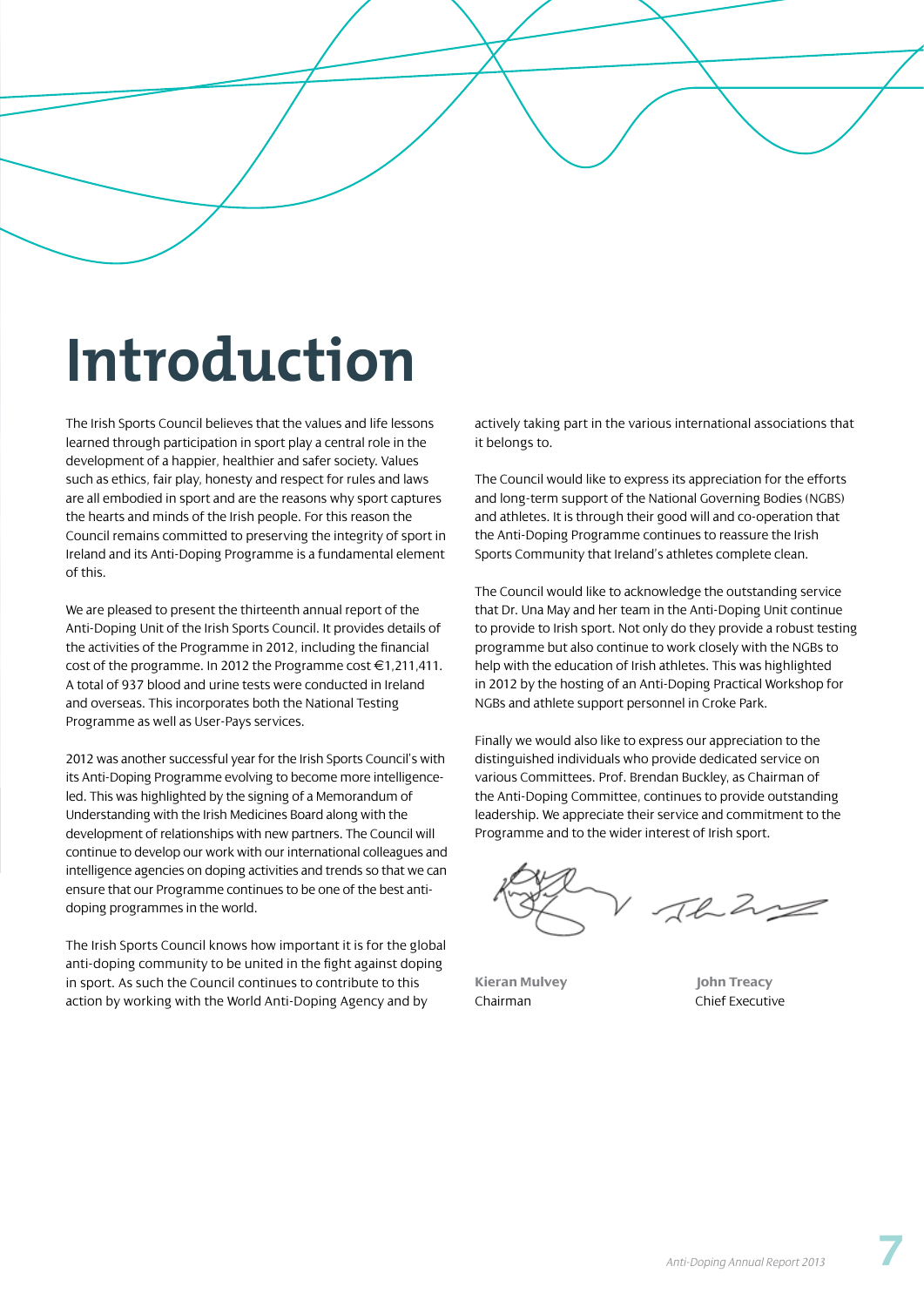### **Foreword**

In 2012 the Irish Anti-Doping Programme continued to make substantial progress in the areas of testing, education and administration. This Annual Report, the thirteenth of the Programme, details those activities.

The Irish Sports Council is rigorous in applying the Irish Anti-Doping Programme, as we seek to enhance Ireland's sporting integrity and protect the reputations of our athletes who compete clean. We are determined to continue this fight. We are now evolving a more complex approach to the prevention and detection of doping cheats and we are becoming more intelligence-led in focusing our testing. In this, we collaborate actively with the Irish Medicines Board, Revenue Customs and other law enforcement agencies.

The support amongst the sports community for the Irish Anti-Doping Programme is as strong as ever and shows that the Irish public takes a strong stance against the use of performance enhancing substances in sport. The National Governing Bodies of sport in Ireland dedicate considerable time each year to the running of their respective sports and we are pleased that antidoping has such an importance with them. We thank them for their co-operation as without this, the necessary functions of the Programme would be much more difficult.

Ireland remains a strong supporter of the World Anti-Doping Agency (WADA) and its global approach. We actively contribute to the international anti-doping effort, being active in the development of policy, of international standards and in the

revision of the World Anti-Doping Code. We take pride that Ireland's Anti-Doping Programme is respected as one of the best in the world.

Again we would like to express our appreciation for the unstinting support in difficult times of the Irish Government and its officials at the Department of Transport, Tourism and Sport.

I again acknowledge the Council's Anti-Doping Unit, whose staff members continue to deliver a world class programme. Their efforts in both testing and education reinforce Ireland's international reputation at the forefront of anti-doping.

Finally, I again express my gratitude to my colleagues on both the Anti-Doping Committee and the Therapeutic Use Exemption Committee, who have continue to give their time and energy generously to serve our Anti-Doping Programme. Their expertise is a major contributor to the success of the Council and we are privileged to be able to draw on their resources each year to strengthen our work.

**Professor Brendan Buckley** Chairman Anti-Doping Committee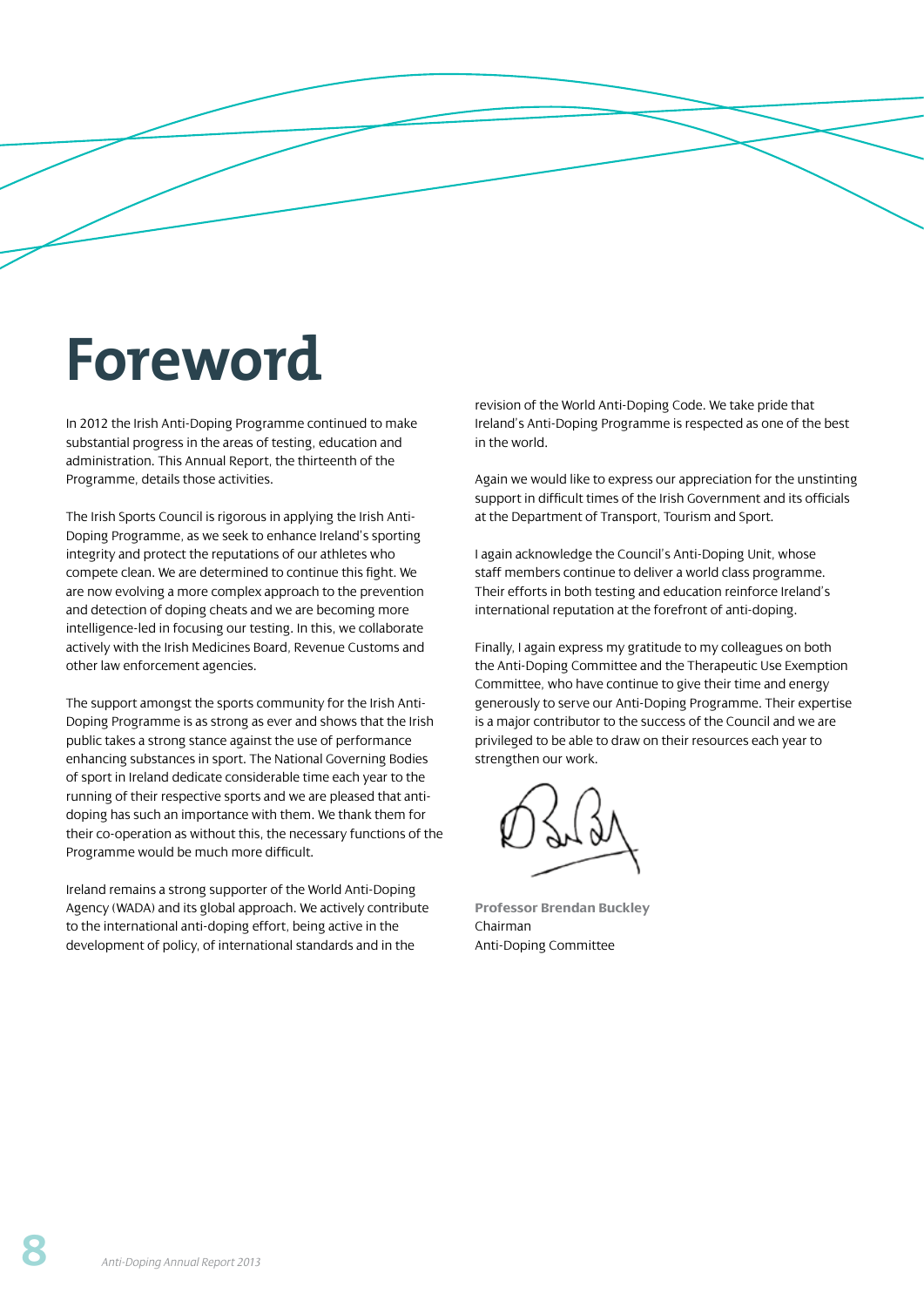### **Background**

#### **List of Abbreviations**

| <b>AAF</b>    | Adverse Analytical Finding             |
|---------------|----------------------------------------|
| <b>ADO</b>    | Anti-Doping Officer                    |
| <b>ADU</b>    | Anti-Doping Unit                       |
| <b>ANADO</b>  | Association of National Anti-Doping    |
|               | Organisations                          |
| <b>ERC</b>    | European Rugby Cup                     |
| <b>IADR</b>   | Irish Anti-Doping Rules                |
| IF            | International Federation               |
| IC            | In-Competition                         |
| <b>IMB</b>    | Irish Medicines Board                  |
| <b>ISADDP</b> | Irish Sports Anti-Doping Disciplinary  |
|               | Panel                                  |
| <b>ISC</b>    | Irish Sports Council                   |
| <b>ISTUE</b>  | International Standard for Therapeutic |
|               | Use Exemptions                         |
| <b>MIMS</b>   | Monthly Index of Medical Specialities  |
| <b>NADO</b>   | National Anti-Doping Organisation      |
| <b>NGB</b>    | National Governing Body                |
| OOC           | Out-of-Competition                     |
| <b>OTC</b>    | Over the Counter                       |
| <b>RCSI</b>   | Royal College of surgeons in Ireland   |
| <b>SCP</b>    | Sample Collection Personnel            |
| <b>TUE</b>    | Therapeutic Use Exemption              |
| <b>UCD</b>    | University College Dublin              |
| <b>WADA</b>   | World Anti-Doping Agency               |
|               |                                        |

#### **Visions of the Programme**

The visions of the Irish Sport Anti-Doping Programme are:

#### **Testing**

To provide an effective, quality-driven testing programme.

#### **Education**

To facilitate the development and delivery of quality education programmes for all major stakeholders.

#### **Research**

To establish a long-term research programme which compliments and progresses anti-doping research nationally and internationally.

#### **International**

To keep abreast of international best practice and to collaborate with relevant international initiatives.

#### **Administration**

To develop and maintain quality standards to ensure correct and transparent administrative procedures.

#### **Background to the Irish Sport Anti-Doping Programme**

The Irish Sports Council is mandated by legislation (the Irish Sports Council Act, 1999) to take appropriate actions to combat doping in sport.

What is 'appropriate' is determined by the Country's ratification of the UNESCO Convention Against Doping in Sport which effectively binds the government to the implementation of a fully functioning National Anti-Doping Programme which complies with all of the relevant articles of the World Anti-Doping Code. The World Anti-Doping Code continues to be the cornerstone of the world-wide fight against doping in sport. In Ireland this code is reflected in, and consequently implemented through the Irish Anti-Doping Rules.

A number of small changes to the Irish Anti-Doping Rules have been passed over the years.

#### **Anti-Doping Committee**

The Irish Sports Councils' Anti-Doping Committee is an advisory committee established under the Irish Sports Council Act 1999. Each member provides specialist guidance and all have their own wide-ranging areas of expertise to support the Anti-Doping Unit.

The Anti-Doping Committee met on four occasions throughout 2012. Various discussions took place on many critical subject areas with the key findings reported back to the Irish Sports Council.

#### **The Anti-Doping Committee members are:**

- Dr. Brendan Buckley (Chairman) Consultant Physician, Cork Regional Hospital
- Dr. Joan Gilvarry Medical Director, Irish Medicines Board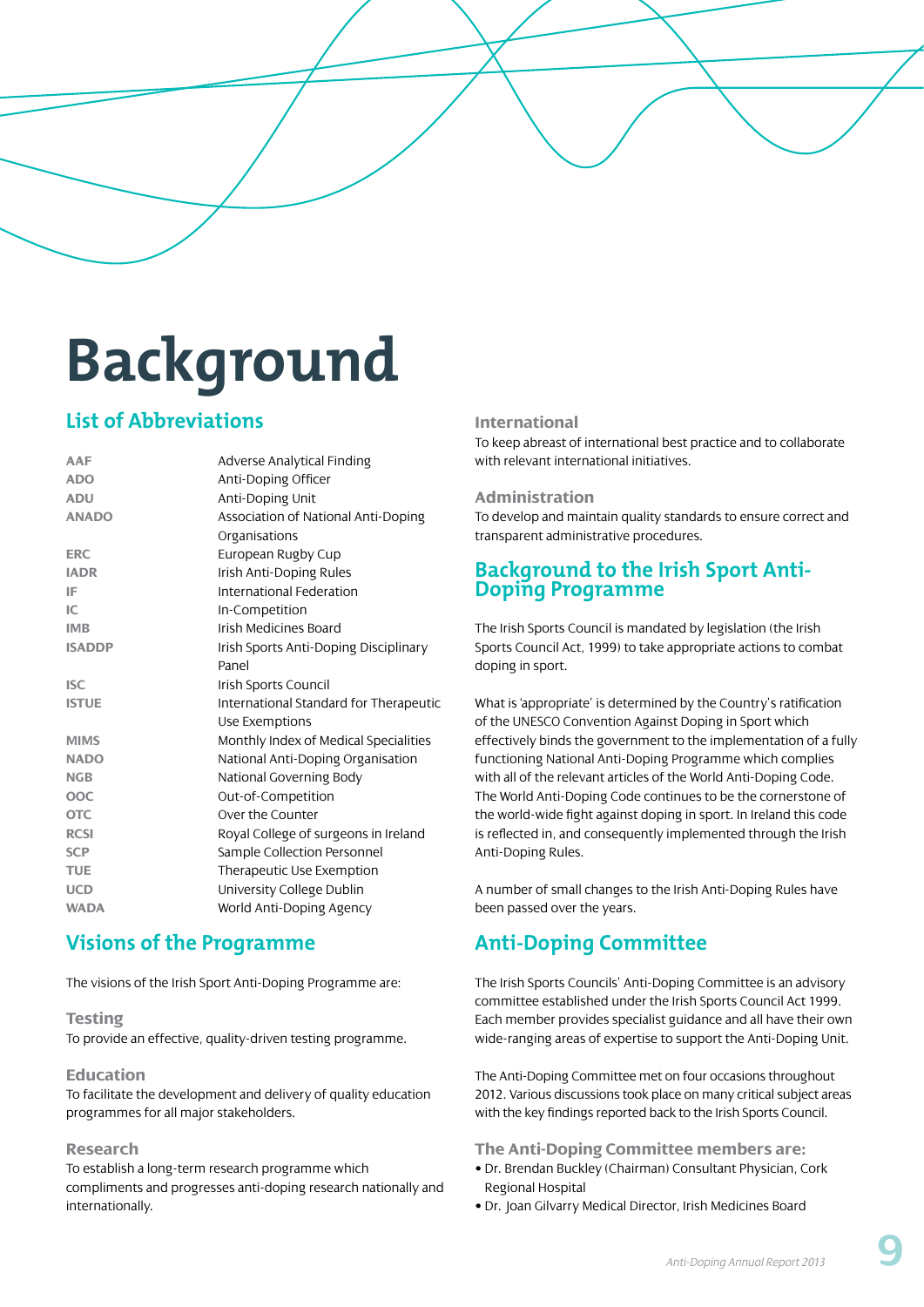- Prof. Patrick Guiry Chemist, UCD
- Dr. Bill Cuddihy Former Medical Officer to Athletics Ireland
- Dr. Anthony McCarthy Psychiatry, St Vincent's Hospital
- Mr. Mel Christie Senior Council
- Ms. Noreen Roche Dietician, Member of Sports Nutrition Interest Group
- Ms. Wendy Henderson Anti-Doping Education Officer, Sport Northern Ireland
- Ms. Susan Ahern Head of Legal Affairs, International Rugby Board
- Dr. Gary O'Toole Former Irish Olympic athlete, Orthopaedic Surgeon
- John Treacy CEO, Irish Sports Council
- Dr. Una May Director of Anti-Doping, Irish Sports Council

#### **Irish Sport Anti-Doping Disciplinary Panel**

The Irish Sport Anti-Doping Disciplinary Panel continued to operate in 2012 as a panel of appropriate experts who were available to hear and determine a case or appeal arising out of the Irish Anti-Doping rules. The Panel has the power to determine whether an anti-doping rule violation has been committed and/ or the consequences to be imposed pursuant to the Rules for an anti-doping rule violation found to have been committed.

#### **The Irish Sport Anti-Doping Disciplinary Panel**

**members are:** Mr. Michael Collins Mr. David Barniville Ms. Helen Kilroy Mr. David Casserly Mr. Adrian Colton Mr. Seamus Woulfe Mr. Rory MacCabe Mr. Hugh O'Neill

#### **Sports Administrators** Ms. Margaret Corcoran Mr. Warren Deutrom

Mr. Pat Duffy Mr. Liam Harbison Ms. Liz Howard Mr. Bill O'Hara Mr. Sean McCague Ms. Sarah Keane Mr. Philip Browne Mr. Damian McDonald

#### **Medical**

Dr. Mary O'Flynn Flannery Dr. Colm O'Morain Dr. Pat O'Neill Dr. Martin Walsh Prof. Denis Cusack Dr. Alan Byrne Dr. Mick Molloy Dr. Rachel Cullivan-Elliot

#### **Therapeutic Use Exemption (TUE) Committee**

In line with the World Anti-Doping Agency International standard for therapeutic Use Exemptions, the Irish Sports Council TUE Committee considers TUE applications for Irish athletes.

**The Therapeutic Use Exemption Committee members are:**

- Prof John Horgan (Chairperson), Cardiology
- Dr James Gibney, Endocrinology
- Prof Stephen Lane, Respiratory Disease
- Dr Philip Murphy, Haematology
- Prof John O'Byrne, Orthopaedics
- Prof Sean Gaine, Respiratory Disease
- Dr Sinead Harney, Rheumatology
- Prof Michael Fitzgerald, Psychiatry

Full details regarding Therapeutic use Exemptions in 2012 are addressed in the Education section.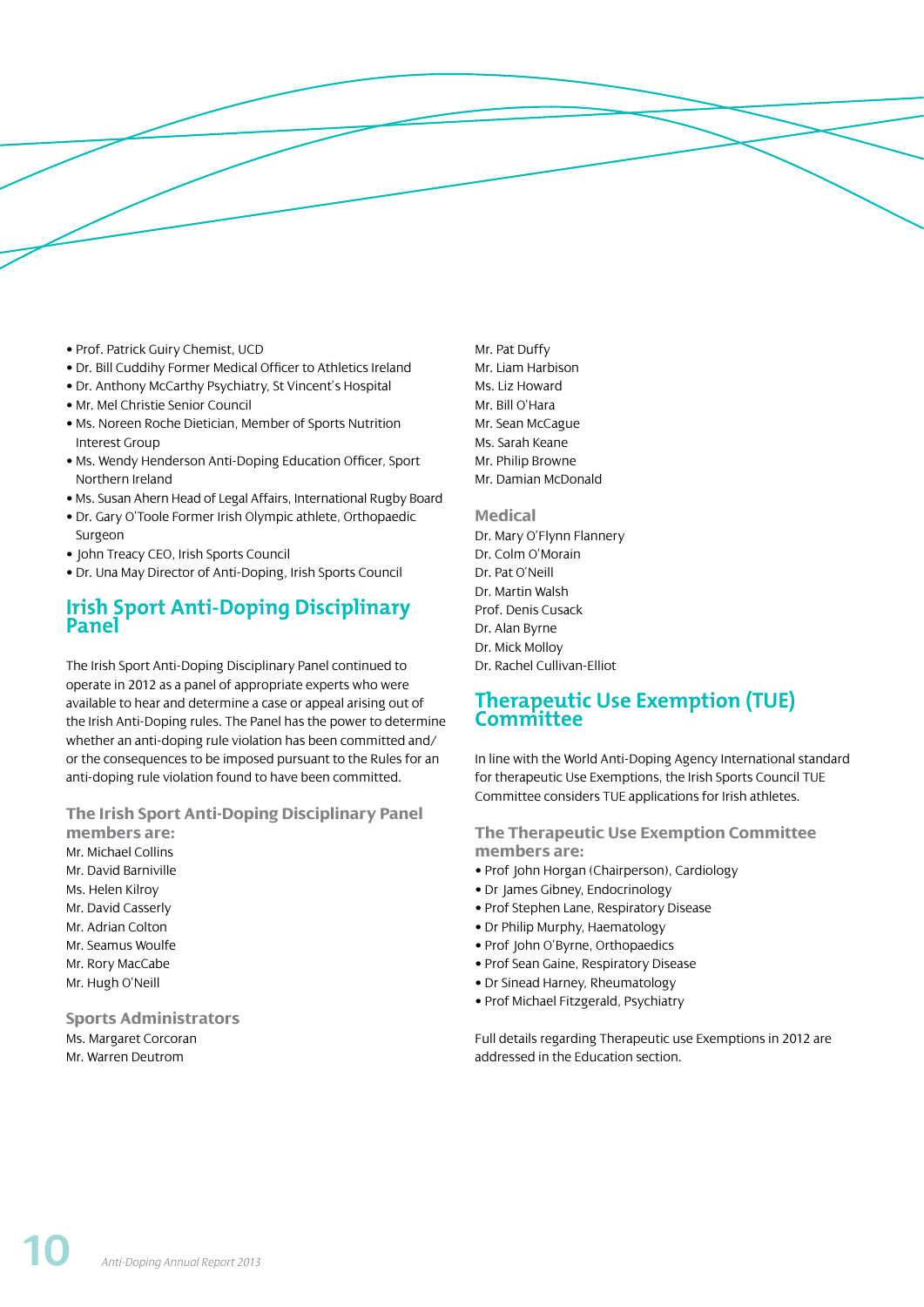### **Testing**

#### **Highlights**

- A total of 654 urine tests were conducted 223 in competition and 431 out of competition under the National Testing Programme.
- The blood testing programme increased to 133 tests which was an increase of 204%.

The main focus for the testing programme in 2012 was to further re-enforce and develop a quality and targeted blood testing programme during Olympic and Paralympic year. WADA issued a recommendation that all Anti-Doping Organisations (ADOs) should ensure that not less than 10% of all samples collected are blood specimens. In 2012, 16% of samples collected were blood samples.

#### **National Testing Programme**

Under the Irish Sports Council testing programme, the majority of testing is undertaken as part of the National Testing Programme. The main objective of the testing programme is Direct Detection and Indirect Detection.

#### **Direct Detection:**

A urine or blood sample is analysed to detect prohibited substances or the use of prohibited methods (such as a blood transfusion). If the threshold of a prohibited substance is exceeded, or any illegal manipulation detected, sanctions are imposed.

#### **Indirect Detection:**

The Athlete Biological Passport is an indirect method of detection. The focus is on the effect of prohibited substances/ methods on the body. An athlete's use of doping substances or methods can be identified by analysing his/her biological parameters and comparing a number of samples over a period of time. The Athlete Biological Passport is currently only being applied to certain sports in Ireland.

Indirect detection is more effective than direct detection because the effects on the body of using prohibited substances, as measured through the biological parameters, remain for a lot longer than the period during which it is possible to discover traces of the substances in the body, (i.e. after the substance is no longer in your body, the effect will still be seen on the biological profile). The Anti-Doping Unit has increased the number of tests for indirect detection.

Table 1 shows a breakdown of testing figures for 2012 for the National Programme

|                    | <b>Urine</b> | <b>Blood</b> | <b>Total</b> |
|--------------------|--------------|--------------|--------------|
| National Programme | 654          | 133          | 787          |
| In-Competition     | 223          | O            | 223          |
| Out-of-Competition | 431          | 133          | 564          |

**Table 1 National Programme Testing Statistics, with IC and OOC Breakdown** 

#### **Urine Testing**

654 urine tests were conducted during 2012 under the National Programme, 223 in competition and 431 out-of-competition tests. Testing took place across 31 sports. All out-of-competition tests were conducted with no advance notice. 75 missions were completed overseas by our contracted service providers the United States Anti-Doping Agency (USADA) and International Doping Tests & Management (IDTM) and also UK Anti-Doping (UKAD).

#### **Blood Testing**

A total of 133 blood tests were completed during 2012, which was 16% of the total tests completed and 20% of out of competition tests for 2012 under the National Testing Programme. This was an increase of 205% on 2011. The blood samples were analysed to detect prohibited substances and methods but also to build up athlete biological passports on individual athletes.

#### **IRFU Under-Age Rugby**

In-Competition Testing commenced at an IRFU Provincial age-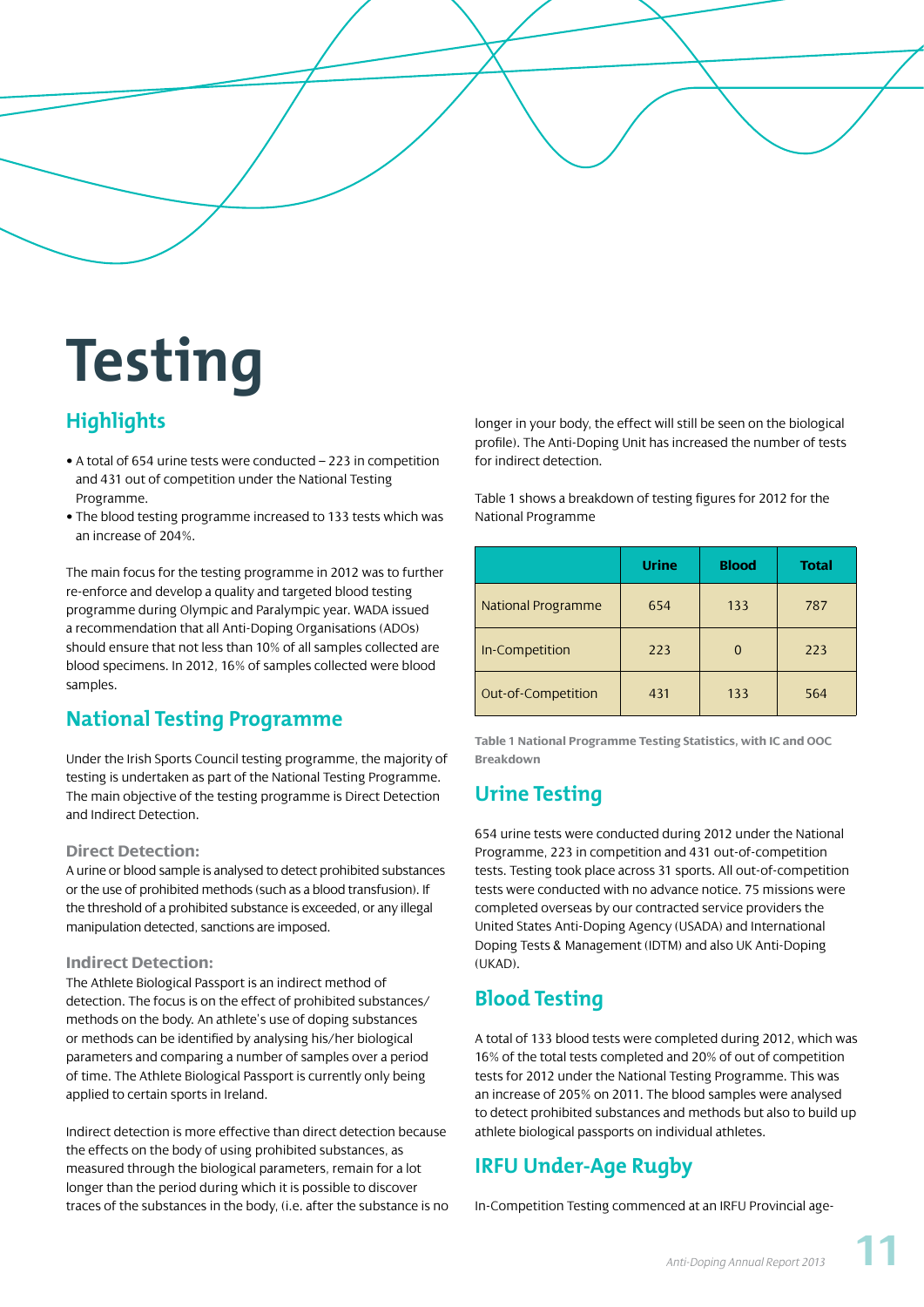| <b>Sport</b>             | <b>Comp</b>             | <b>R-OOC</b>            | N-OOC        | <b>Blood</b>            | <b>Total</b>            |
|--------------------------|-------------------------|-------------------------|--------------|-------------------------|-------------------------|
| Athletics                | 20                      | 89                      | $\pmb{0}$    | 49                      | 158                     |
| Badminton                | $\overline{\mathbf{r}}$ | $\overline{\mathbf{3}}$ | $\pmb{0}$    | $\mathbf 0$             | $\overline{7}$          |
| <b>Basketball</b>        | $\overline{\mathbf{4}}$ | $\mathbf 0$             | $\pmb{0}$    | $\mathbf 0$             | $\overline{4}$          |
| <b>Blindsports</b>       | $\pmb{0}$               | $\,8\,$                 | $\pmb{0}$    | $\overline{a}$          | 12                      |
| Boxing                   | $\,$ 8 $\,$             | 45                      | $\mathbf 0$  | $\mathbf 0$             | 53                      |
| Camoige                  | $\overline{\mathbf{4}}$ | $\mathbf 0$             | $\pmb{0}$    | $\mathsf{O}\xspace$     | $\overline{4}$          |
| Canoeing                 | $\pmb{0}$               | 12                      | $\pmb{0}$    | $\overline{c}$          | 14                      |
| Cerebral Palsy Sports    | $\mathbf 0$             | $\overline{7}$          | $\pmb{0}$    | $\overline{\mathbf{3}}$ | 10                      |
| Cycling                  | 41                      | 56                      | $\pmb{0}$    | 33                      | 130                     |
| Fencing                  | $\overline{c}$          | $\pmb{0}$               | $\pmb{0}$    | $\mathbf 0$             | $\overline{2}$          |
| <b>GAA</b>               | 42                      | $\mathbf 0$             | 45           | $\mathbf 0$             | 87                      |
| Gymnastics               | $\pmb{0}$               | $\overline{2}$          | $\mathbf 0$  | $\mathsf{O}\xspace$     | $\overline{2}$          |
| Hockey                   | $\pmb{0}$               | $\pmb{0}$               | $\,8\,$      | $\mathbf 0$             | $\,8\,$                 |
| <b>Horse Sport</b>       | 9                       | $\overline{2}$          | $\pmb{0}$    | $\mathsf{O}\xspace$     | 11                      |
| <b>IMAC</b>              | $\overline{c}$          | $\mathbf 0$             | $\pmb{0}$    | $\mathbf 0$             | $\overline{2}$          |
| Judo                     | $\overline{c}$          | $\overline{2}$          | $\pmb{0}$    | $\mathbf 0$             | $\overline{a}$          |
| <b>Ladies GAA</b>        | $\overline{c}$          | $\mathbf 0$             | $\pmb{0}$    | $\mathbf 0$             | $\overline{2}$          |
| Motorsport               | 16                      | $\pmb{0}$               | $\pmb{0}$    | $\mathbf 0$             | 16                      |
| Paralympics              | $\pmb{0}$               | $\overline{2}$          | $\mathbf 0$  | $\mathbf 0$             | $\overline{2}$          |
| Rowing                   | 8                       | 14                      | $\pmb{0}$    | $\mathbf 0$             | 22                      |
| Rugby                    | $\pmb{0}$               | $\mathbf 0$             | 64           | 17                      | 81                      |
| Sailing                  | $\pmb{0}$               | $\overline{\mathbf{3}}$ | $\pmb{0}$    | $\mathbf 0$             | $\overline{\mathbf{3}}$ |
| Soccer                   | 28                      | $\mathbf 0$             | 18           | $\mathbf 0$             | 46                      |
| Squash                   | $\overline{c}$          | $\mathbf{1}$            | $\pmb{0}$    | $\mathbf 0$             | $\overline{3}$          |
| Swimming                 | $\,$ 8 $\,$             | 23                      |              | 13                      | 44                      |
| Tae Kwondo               | $\mathbf 0$             | $\mathbf{1}$            | $\pmb{0}$    | $\mathbf 0$             | $\mathbf{1}$            |
| Tennis                   | 3                       | 1                       | $\mathbf{0}$ | 0                       | 4                       |
| Triathlon                | $\sqrt{6}$              | 12                      | $\mathbf 0$  | 12                      | 30                      |
| Tug of War               | $\overline{4}$          | $\overline{0}$          | $\mathbf{0}$ | $\overline{0}$          | $\overline{4}$          |
| Weightlifting            | $\bf 8$                 | $\mathbf 0$             | $\mathbf{0}$ | $\mathbf 0$             | $\bf 8$                 |
| <b>Wheelchair Sports</b> | $\mathsf{O}\xspace$     | 13                      | $\pmb{0}$    | $\pmb{0}$               | 13                      |
| <b>Total</b>             | 223                     | 296                     | 135          | 133                     | 787                     |

**Table 2 National Programme Testing Statistics - sport by sport analysis**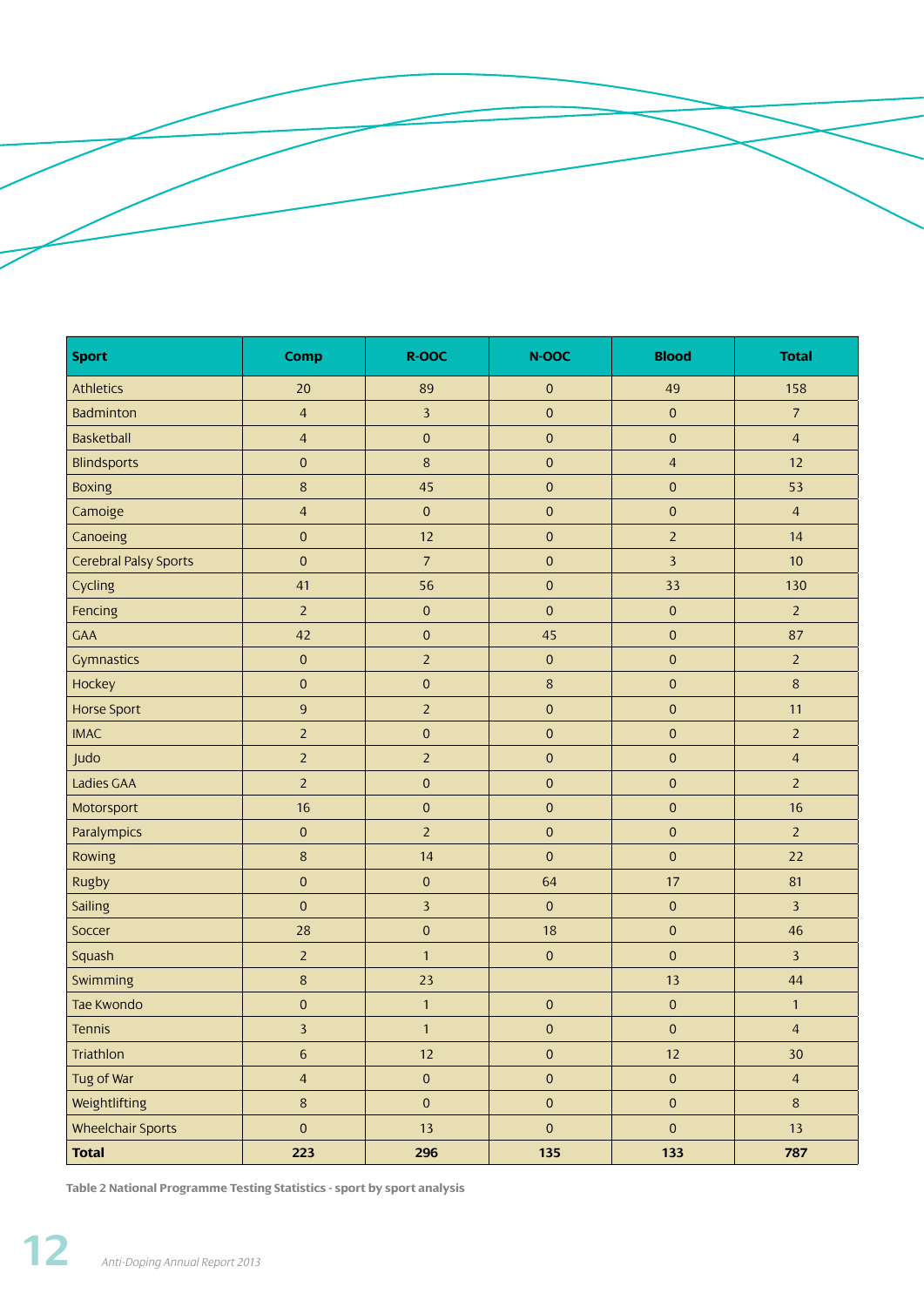|                                         | <b>Urine</b>   | <b>Urine</b>   | <b>Blood</b> |                |
|-----------------------------------------|----------------|----------------|--------------|----------------|
| <b>Organisation</b>                     | IC             | OOC            | <b>OOC</b>   | <b>Total</b>   |
| <b>Athletics Ireland</b>                | 12             | $\mathbf{0}$   | $\mathbf{0}$ | 12             |
| <b>Cycling Ireland</b>                  | $\overline{7}$ | $\mathbf{0}$   | $\mathbf{0}$ | $\overline{7}$ |
| Drug Free Sport New Zealand             | $\overline{0}$ | $\overline{2}$ |              | 3              |
| European Rugby Cup                      | 12             | $\mathbf{0}$   | $\mathbf{0}$ | 12             |
| <b>International Cricket Council</b>    | $\mathbf{0}$   | 6              | $\mathbf{0}$ | 6              |
| <b>IRB</b>                              | $\overline{0}$ | 18             | 6            | 24             |
| <b>Irish Hockey Association</b>         | 18             | $\mathbf{0}$   | $\mathbf{0}$ | 18             |
| <b>IRFU</b>                             | 36             | $\mathbf{0}$   | $\mathbf{0}$ | 36             |
| <b>International Sailing Federation</b> | 8              | $\Omega$       | $\Omega$     | 8              |
| <b>Six Nations</b>                      | 16             | $\mathbf{0}$   | $\mathbf{0}$ | 16             |
| <b>UKAD</b>                             | $\mathbf{0}$   | $\overline{7}$ |              | 8              |
|                                         | 109            | 33             | 8            | 150            |
|                                         |                |                |              |                |

**Table 3 User Pays Programme Testing**

grade level (U/18, U/19 and U/20 years) during 2012. As part of this a comprehensive education programme was put in place in the summer of 2012 by the IRFU and the Council ahead of the Provincial Championships in the autumn. The Anti-Doping Unit delivered 11 seminars to under-age provincial squads in preparation for the testing. Representatives of the International Rugby Board attended one of the seminars and were pleased with how it was received.

The programme will be extended to Out-of-Competition Testing in 2013.

#### **Olympic and Paralympic Testing**

One of the key focuses of the out of competition testing programme during 2012 was the testing of Olympic and Paralympic athletes that were on the ADU's Registered Testing Pool. The Anti-Doping Unit (ADU) liaised with the Olympic Council of Ireland (OCI) and Paralympic Ireland regarding the Anti-Doping Programme for both Games.

All athletes at the Olympic Games were required to provide whereabouts information to the International Olympic Council (IOC) during the Olympic to ensure that the IOC could conduct no notice out of competition testing. The ADU, the OCI and the IOC

worked closely together to ensure that whereabouts information from athletes which they provided to the ADU were provided to the IOC via the ADU's clearinghouse website. This was the first time that this occurred and proved very successful.

#### **User Pays Programme**

The Council also conducts testing under the User Pays Programme. This is where a sporting organisation pays for testing. During 2012, 150 tests were conducted under this programme - 142 urine tests and 8 blood tests.

#### **Registered Testing Pool**

In 2012 the Council had approximately 120 athletes in our Registered Testing Pool (RTP). These athletes are subject to out of competition testing and are required to return a Whereabouts Filing every quarter. This information is critical for the successful implementation of a no advance notice out-of-competition testing programme and failure to comply with the requirement has serious consequences for an athlete.

#### **Whereabouts Failures**

The Irish Anti-Doping Rules state that an Athlete shall be deemed to have committed an anti-doping rule violation under Article 2.4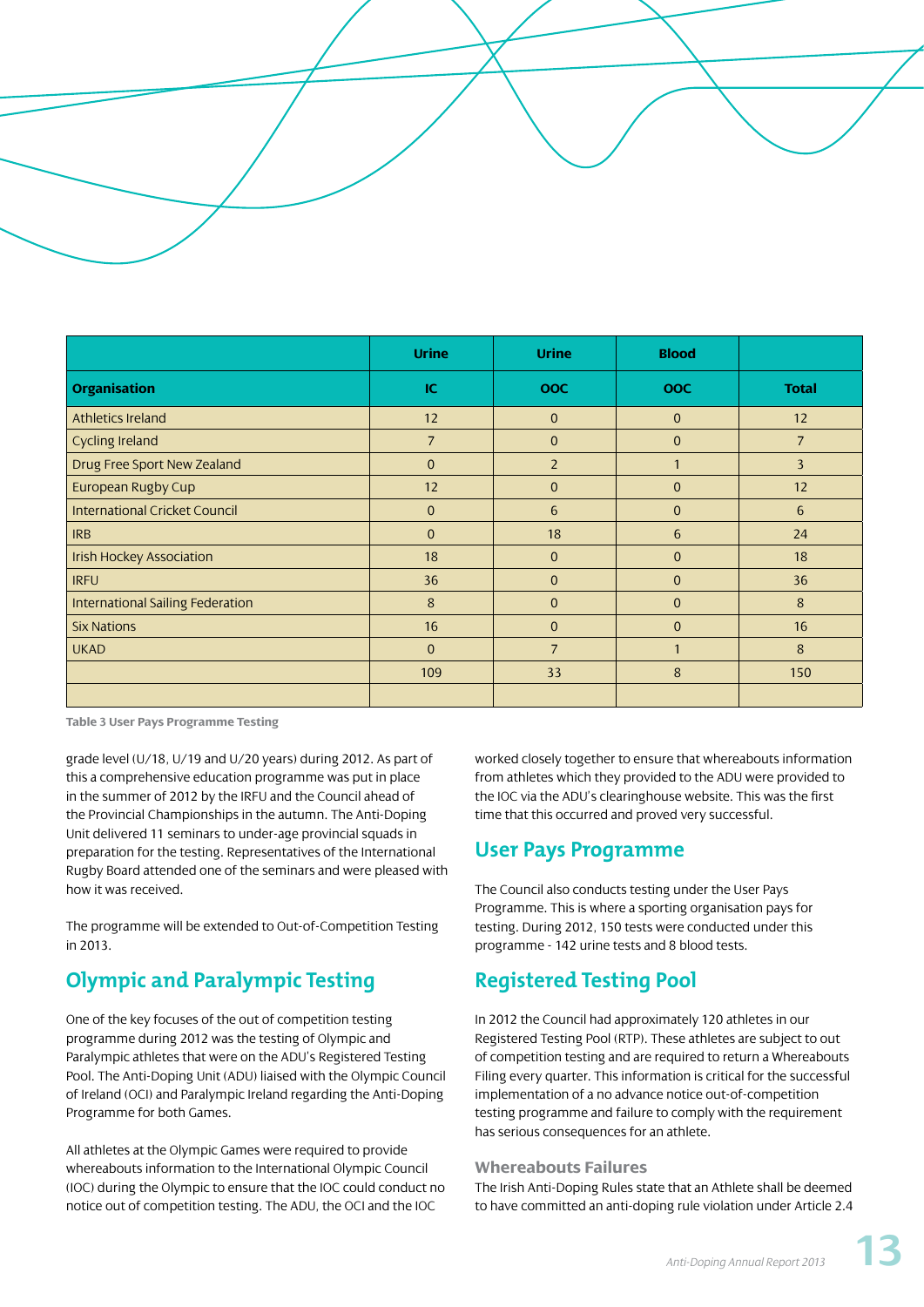|                  | <b>Filing Failure</b>                                                                                                                                                                                                   | <b>Missed Test</b>                                  | <b>Unsuccessful Attempts</b>                                                                                                                                                                                                                             |
|------------------|-------------------------------------------------------------------------------------------------------------------------------------------------------------------------------------------------------------------------|-----------------------------------------------------|----------------------------------------------------------------------------------------------------------------------------------------------------------------------------------------------------------------------------------------------------------|
| <b>Quarter 1</b> | Number: 11                                                                                                                                                                                                              | Number:1                                            | Number: 30                                                                                                                                                                                                                                               |
|                  | Athletics Ireland 2<br>Rowing Ireland 1<br>Canoeing Ireland 1<br><b>Irish Wheelchair Association</b><br>Sport 1<br><b>Irish Sailing Association 2</b><br>Tennis Ireland 1<br>CPSI <sub>2</sub><br>Horse Sport Ireland 1 | wlrish Wheelchair Association<br>Sport              | Athletics Ireland 7<br><b>Irish Amateur Boxing</b><br><b>Association 4</b><br>Canoeing Ireland 1<br>Cycling Ireland 6<br>Swim Ireland 5<br>CPSI <sub>1</sub><br><b>Irish Wheelchair Association</b><br>Sport 3<br>Rowing Ireland 3                       |
| <b>Quarter 2</b> | Number: 4                                                                                                                                                                                                               | Number: 2                                           | Number: 37                                                                                                                                                                                                                                               |
|                  | <b>Irish Amateur Boxing</b><br><b>Association 3</b><br><b>Irish Blind Sports 1</b>                                                                                                                                      | <b>Irish Amateur Boxing</b><br><b>Association 2</b> | Athletics Ireland 7<br><b>Irish Amateur Boxing</b><br><b>Association 15</b><br>Cycling Ireland 4<br>Swim Ireland 2<br>Canoeing Ireland 2<br>CPSI <sub>1</sub><br><b>Irish Wheelchair Association</b><br>Sport 1<br>Irish Squash 2<br>Triathlon Ireland 3 |
| <b>Quarter 3</b> | Number: 2                                                                                                                                                                                                               | Number: 0                                           | Number: 9                                                                                                                                                                                                                                                |
|                  | <b>Irish Amateur Boxing</b><br><b>Association 2</b>                                                                                                                                                                     |                                                     | Athletics Ireland 5<br>Cycling Ireland 2<br>Canoeing Ireland 2                                                                                                                                                                                           |
|                  | <b>Cycling Ireland 2</b>                                                                                                                                                                                                |                                                     | <b>Athletics Ireland 3</b><br><b>Irish Amateur Boxing</b><br><b>Association 6</b><br>Canoeing Ireland 2<br>Cycling Ireland 4<br>Irish Squash 1<br><b>Triathlon Ireland 2</b><br>Swim Ireland 1                                                           |
| <b>Total</b>     | 19                                                                                                                                                                                                                      | $\overline{\mathbf{3}}$                             | 95                                                                                                                                                                                                                                                       |

**Table 4 RTP Whereabouts Failures by Quarters**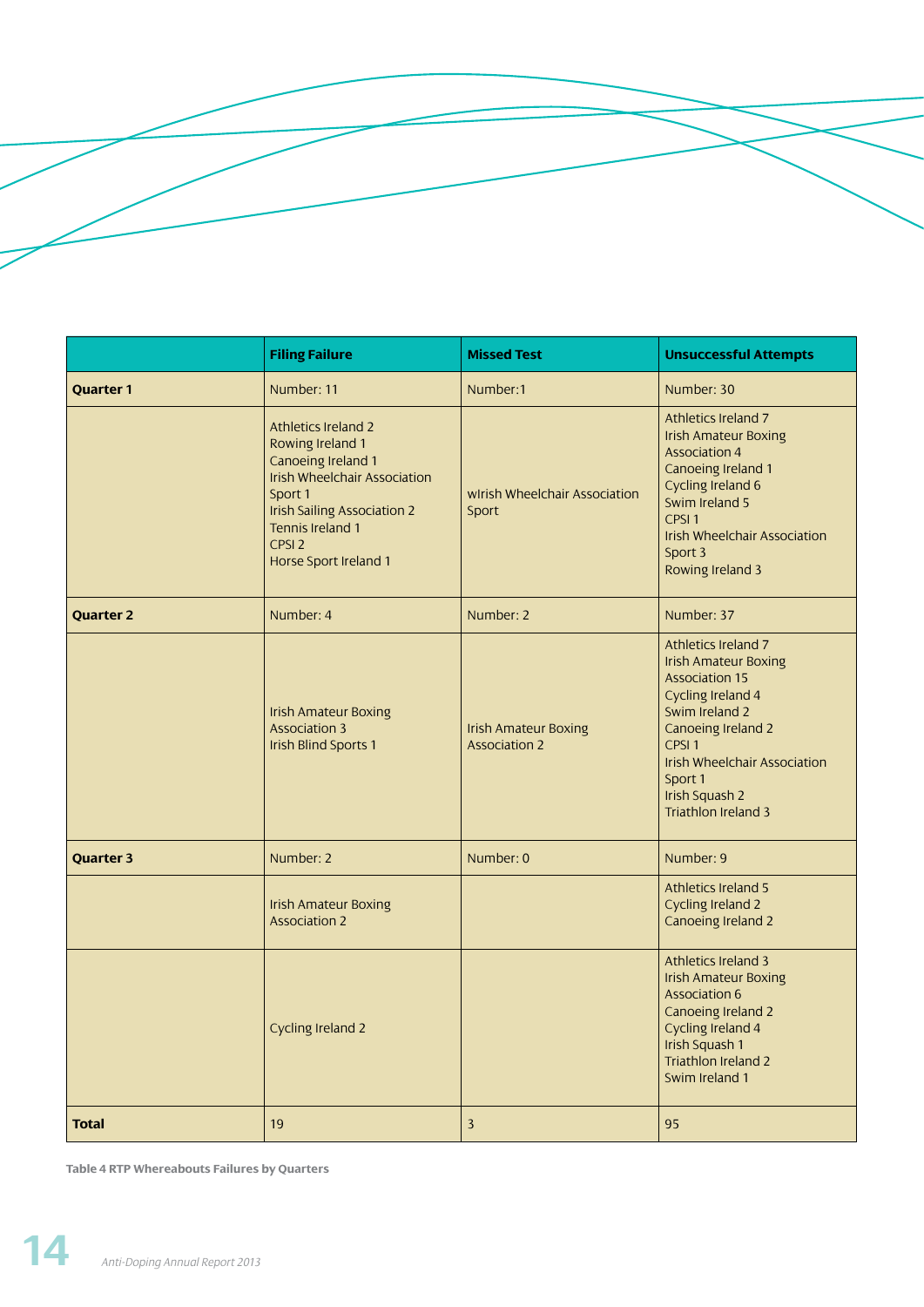if he or she commits a total of three (3) Whereabouts Failures, which may be any combination of Filing Failures and/or Missed Tests adding up to three (3) in total, within any eighteen (18) month period, irrespective of which Anti-Doping Organisation has declared each of the Whereabouts Failures in question. **Filing Failure:** "A failure by an Athlete to make a Whereabouts Filing in accordance with these Rules".

**Missed Test:** "A failure by the Athlete to be available for Testing at the location and time specified in the sixty (60) minute timeslot identified in his or her Whereabouts Filing for the day in question".

An 'unsuccessful attempt' is where an attempt is made to locate an athlete for testing, but they are not at the location specified on their whereabouts filing. Where the attempt is made outside of the specified 60 minute timeslot, it is recorded as an unsuccessful attempt, rather than a missed test and is not recorded as a Whereabouts Failure.

### **National Testing Pool (NTP)**

In total there were 12 unsuccessful attempts on team sports where teams were not training at the location stated on the team whereabouts form. They were as follows:

|                                        | Unsuccessful Attempts |
|----------------------------------------|-----------------------|
| <b>Gaelic Athletic Association</b>     | 8                     |
| <b>Football Association of Ireland</b> |                       |
| <b>Irish Hockey Association</b>        |                       |

**Table 5 NTP Unsuccessful Attempts**

#### **Sample Collection Personnel (SCP)**

The Council held its bi-annual SCP re-accreditation workshop. All contracted Sample Collection Personnel were required to undergo training and a written theory test to be re-accredited. At present the Council has contracts with 40 Sample Collection Personnel.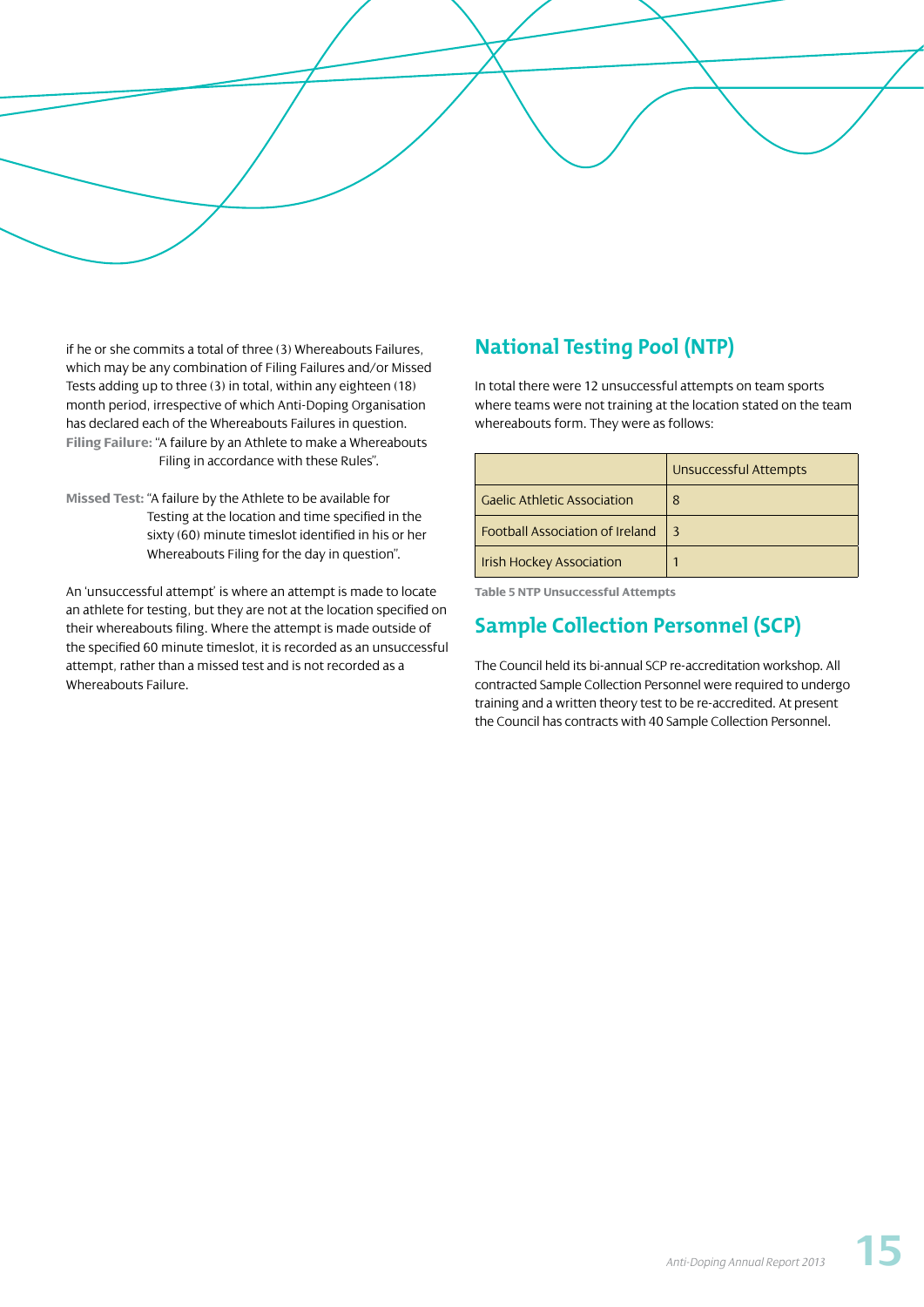### **Anti-Doping Unit National Programme**

## 2012: 787 Tests **Across 31 Sports**



**In-Competition** 

# 72% Out-of-Competition

**• 296 on Registered Testing Pool · 135 on National Testing Pool ·** 133 Blood Tests

**Athletics** • 20 In-Comp **• 89 00C Urine • 49 OOC Blood** 

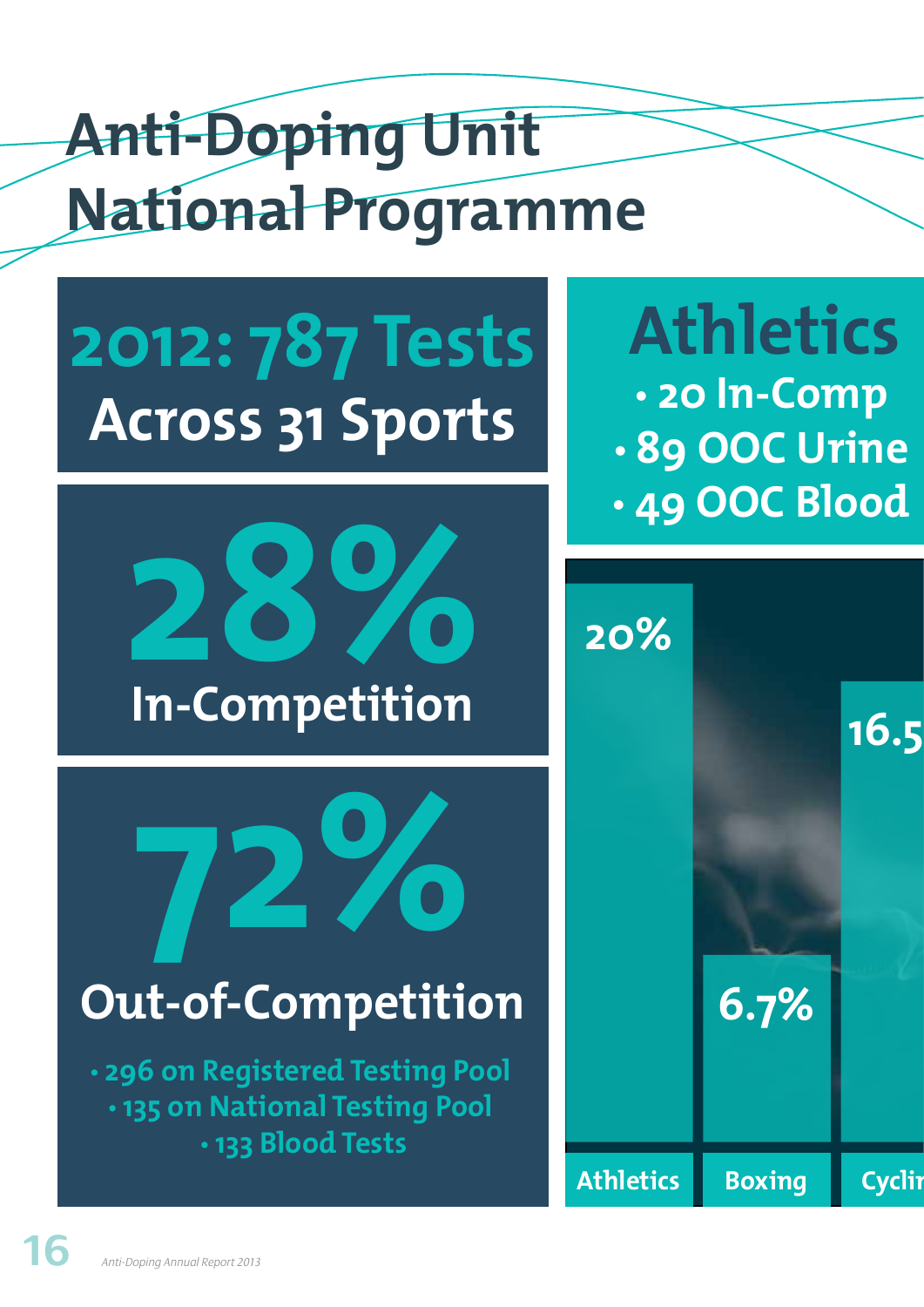

**National Programme** 

### **Blood Tests** increased by 204%

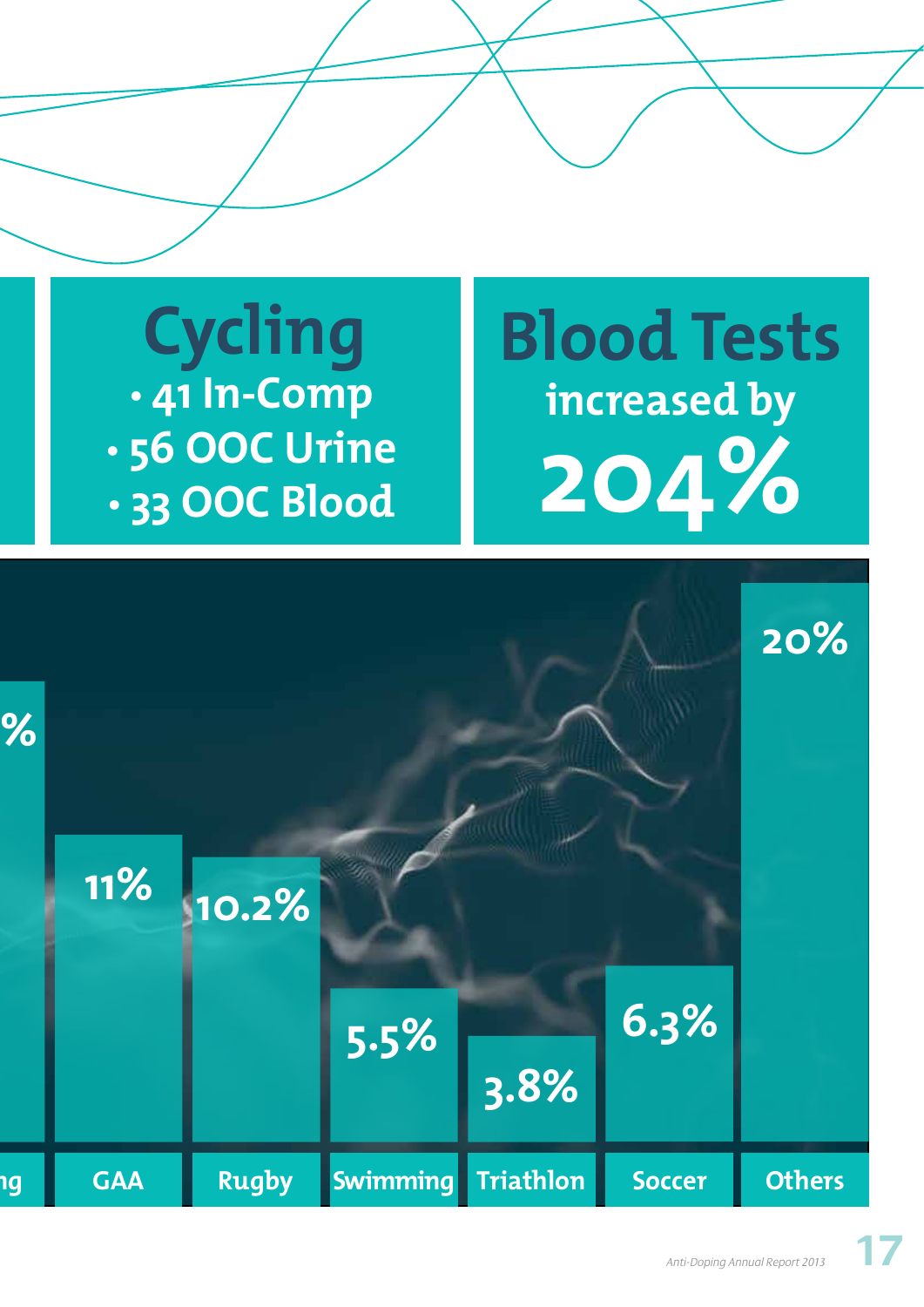### **Education and Research**

The Irish Sports Council continues to work in partnership with its stakeholders to facilitate the development and delivery of quality education programmes for all major stakeholders. We aim to provide up-to-date information to all athletes who are likely to be tested, as well as their support personnel, with particular focus on their responsibilities with regard to the Anti-Doping Programme. The services we provide to stakeholders for use in their education programmes are wide-ranging from our website, e-learning programmes, smartphone applications to more traditional channels such as leaflets and posters.

#### **E-Learning Programmes**

The Irish Sports Council promotes two e-learning programmes for use by stakeholders.

**Real Winner - An Online Education Initiative** Real Winner, an online educational e-learning programme suitable for athletes, coaches and all support personnel to learn about anti-doping. Interactive videos introduces and reinforces athlete responsibilities and facilitates maximum understanding and compliance under the World Anti-Doping Code and the International Standard for Testing.

#### **Coach True - An online education programme for coaches**

The World Anti-Doping Agency have developed a free e-learning programme specifically aimed at coaches. The programme covers topics such as health consequences of doping, results management, therapeutic use exemptions, the whereabouts system and decision making.

A number of National Governing Bodies have encouraged their membership to participate in the e-learning programme.

#### **Services for Checking Medications**

There are three services for athletes to check the status of their medications for medications purchased in the Republic of Ireland:

**www.eirpharm.com** Drugs in Sports Database on www.eirpharm.com

#### **'Medication Checker' App**

For immediate access to the Eirpharm database on iPhone and Android

#### **MIMS Ireland**

MIMS Ireland (Monthly Index of Medical Specialities Ireland), is an independently edited publication designed as a prescribing guide for the general practitioner with a circulation of 7000 per month. It is updated monthly by Eirpharm on behalf of the Irish Sports Council with the status of medications for sport in line with the World Anti-Doping Agency Prohibited List.

#### **The Irish Pharmacy Website**



### eirpharm.com

marketed in the Republic of Ireland. The medicines and sport database is routinely updated in accordance with changes to the WADA Prohibited List, as new products become available or are discontinued. In 2012, the Eirpharm website was updated to give a modern look and more user-friendly experience. In 2012, the "Ask the Pharmacist" section received 27 queries relating to the use of medicines or certain supplements in sports.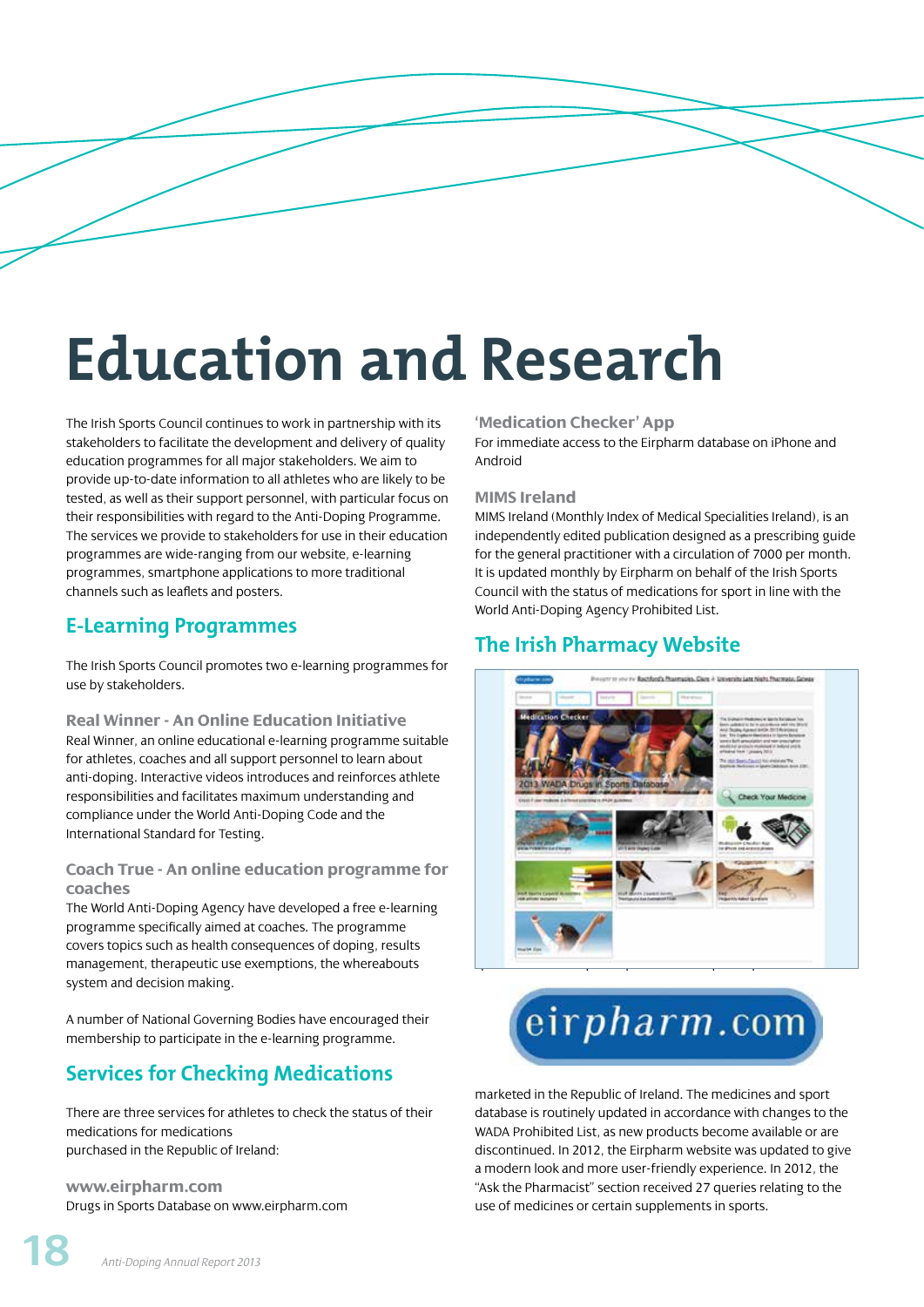| <b>Product Name</b>                                      | No of times searched | What is the product?                                                                                                               |                                     |
|----------------------------------------------------------|----------------------|------------------------------------------------------------------------------------------------------------------------------------|-------------------------------------|
| Nurofen Cold and Flu<br><b>Tablets</b>                   | 492                  | Combination ibuprofen and pseudoephedrine<br>tablet for symptomatic relief of common<br>colds, influenza etc.                      | Over the counter from<br>pharmacies |
| Nurofen Plus Tablets                                     | 415                  | Combination ibuprofen and codeine tablet to<br>treat pain                                                                          | Over the counter from<br>pharmacies |
| Lemsip Max Cold and Flu<br><b>Oral Solution</b>          | 381                  | Paracetamol solution for relief of the<br>symptoms associated with the common cold<br>or influenza                                 | Over the counter                    |
| <b>Sudafed Tablets</b>                                   | 322                  | Pseudoephedrine containing preparation<br>used for the symptomatic relief of nasal<br>congestion                                   | Over the counter from<br>pharmacies |
| Lemsip Max Sinus & Flu<br><b>Hot Lemon Oral Solution</b> | 315                  | Combination paracetamol and<br>pseudoephedrine powder for symptomatic<br>relief of common colds, influenza etc.                    | Over the counter from<br>pharmacies |
| Lemsip Cold & Flu<br><b>Capsules with Caffeine</b>       | 307                  | <b>Combination Paracetamol and Caffeine</b><br>product for the relief of symptoms associated<br>with the common cold and influenza | Over the counter                    |

**Most commonly searched individual products:**

**Key Statistics (2011 figures in brackets)** Number of successful database searches: 29,214 (26,430) Number of products of listed in database 3,311 (3,245) products Searches performed on 1,824 (1,870) different products

#### **The most commonly searched prescription products**

The most commonly queried prescription product was the inhaled beta-2-agonist Salbutamol as the brand name Ventolin Inhaler/Evohaler with 439 successful searches, (544 in 2011). This was followed by the non-steroidal anti-inflammatory Diclofenac as the brand name Difene Capsule which accounted for 254 searches.

#### **The most commonly searched therapeutic class of product**

As in previous years, over-the-counter remedies for treatment of the symptoms of colds and influenzas accounted for the most commonly searched therapeutic class of product with 6312, (21.6%) successful searches. In 2011, these products involved 18.5 % (4877) of all searches.

Non-opioid pain or inflammation treatments, such as Paracetamol and Non-steroidal anti-inflammatory based products were the

second most searched therapeutic class in 2012. With queries on this therapeutic class accounting for 16.6% or 4860 of all successful searches.

There were 2266 (7.7%) successful searches relating to products to treat asthma including beta-2-agonists. Beta-2-agonists, all of which are prescription products, were associated with 1532 successful searches (5.2%), of which 85% were permitted to be used within certain threshold levels.

The status of the products searched demonstrated that nearly 80% of all searches were for a product that was permitted to be used in sport. Of the remaining 20%, approximately half were for those that were prohibited only in competition, while 4.5% were associated with restrictions associated with higher doses of products used via the inhaled route. (Salbutamol, Formoterol and Salmeterol). The percentage breakdown of the status was broadly similar to 2011.

Please see Appendix 3 for further information on Eirpharm's search index.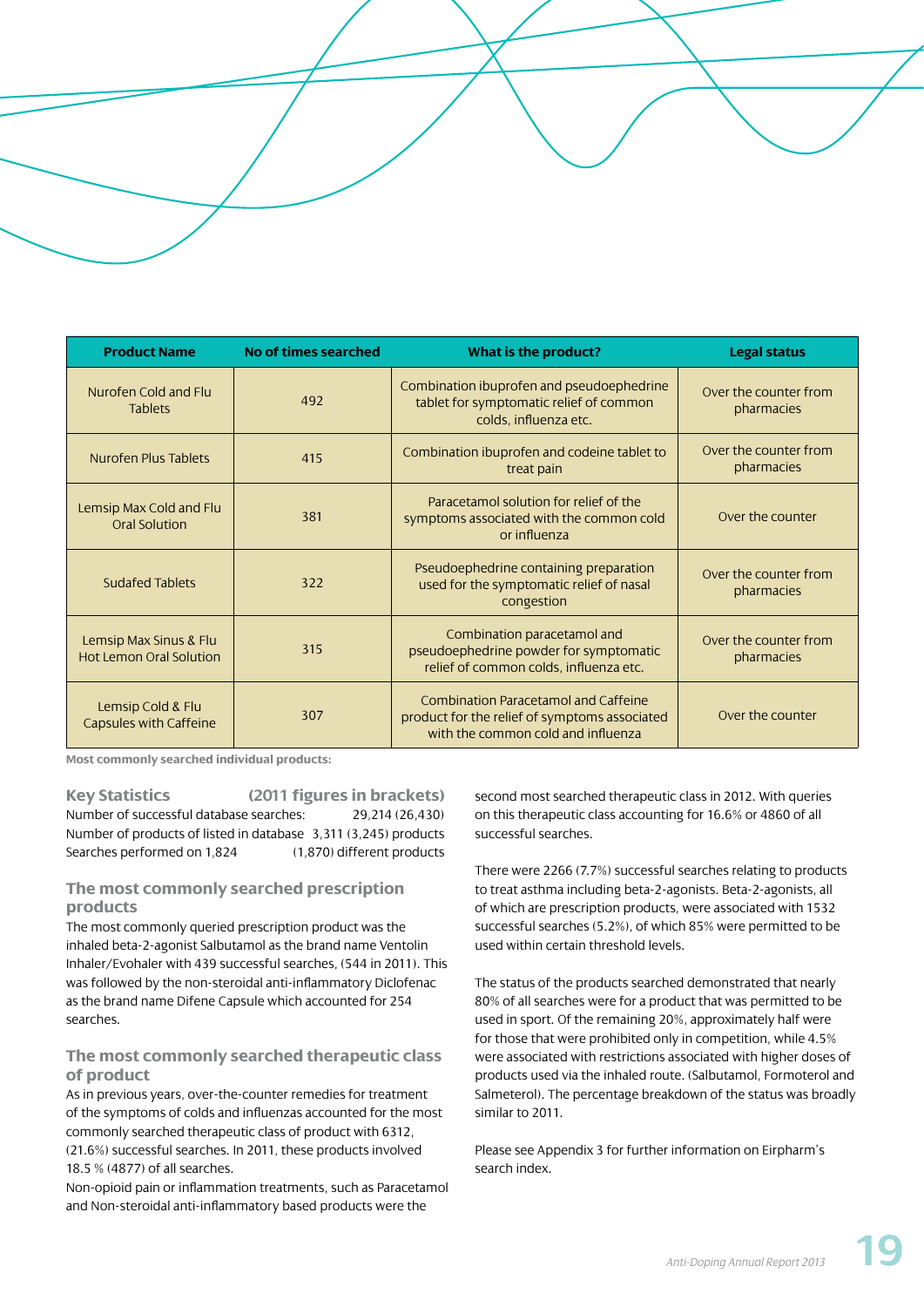#### **National Governing Body Support**

In order to support National Governing Bodies and enhance the education of their members, the Irish Sports Council provides seminars to groups of athletes and athlete support personnel on a regular basis. The intent of the seminars is to provide direct and necessary information to those who are subject to the testing programme as well as to raise the level of awareness of antidoping work to a wider audience.

Priority groups are those athletes and individuals most likely to be currently subject to testing when in Ireland or when competing overseas, those who may be tested in the foreseeable future and those who provide advice/services to them (e.g. coaches and doctors).

In 2012, 20 seminars were delivered for organisations including Athletics Ireland, the Irish Amateur Boxing Association, Badminton Ireland, the Irish Olympic Handball Association, the Irish Rugby Football Union, Weightlifting Ireland, Masters in Sports Management students at University College Dublin and Physiotherapy students at Trinity College Dublin.

**National Governing Body Anti-Doping Workshop** The ISC Anti-Doping Unit held an Anti-Doping Practical Workshop for NGB's and support personnel on 12th June in Croke Park Stadium with an attendance of nearly 80 delegates. It was a successfult platform for sharing experiences of various antidoping programme topics. Mr. David Howman, Director General of WADA was the guest speaker who addressed the NGBs on various topics such as the importance of education at all levels, to continue the fight for clean sport & the proposed changes to the Code.

Anti-Doping Officers from Swim Ireland, Gymnastics Ireland & Triathlon Ireland were invited to speak on how they have integrated Anti-Doping into their core daily business. Each of the NGBs that presented are at different levels of their education programmes and from the feedback received from other NGBS in attendance they found it extremely informative to see how it can be done.

Other guest speakers spoke on how the Prohibited list comes into effect, how it's deliberated on for lengthy periods until all the committees involved are agreed then it is published to come into effect on the 1st January each year.

For the first time the workings of the Disciplinary Panel were outlined by a current panel member. This was followed by a presentation from an NGB that had an Anti-Doping Rule Violation in 2011. The key messages from this was that education is crucial, there should only be one voice and 'no comment' won't get you anywhere as NGBs need to have a plan in place to deal with the situation.

WADA & ISC funded research was presented on "How sport psychology can inform anti-doping strategies" this outlined the trends in doping and highlighted the impact that peers have on judgment.

Una May spoke on the role of the NGB, the importance of up to date information, what part the ADU will play in developing education strategies alongside NGBs and what is required from NGBs going forward as the World of Anti-Doping is changing. NGBs were reminded of the opportunity to submit feedback in relation to the development and review of the World Anti-Doping Code.

#### **Social Media**

#### Follow @sportirelandAD

The Anti-Doping Unit launched its own Twitter account -  $\omega$ sportirelandAD in 2012. The purpose of the account is to provide followers with information and education about the Irish Anti-Doping Programme. It was not intended to be a news stream for anti-doping in the media.

Themes for the tweets include the services offered by the Irish Sports Council including checking medications, e-learning programmes, ISC education material as well as medical advisory notes. A series of tweets was also developed focusing on the sideeffects of using prohibited substances and an overview of the sample collection process.

The Anti-Doping Unit supported this by developing a Twitter policy.

#### **Methylhexanaemine**

Continuing concerns over methylhexanaemine were raised at the WADA Foundation Board Meeting and the Irish representatives were in a position to outline the fact that supplements containing this substance had been removed from the shelves in Ireland.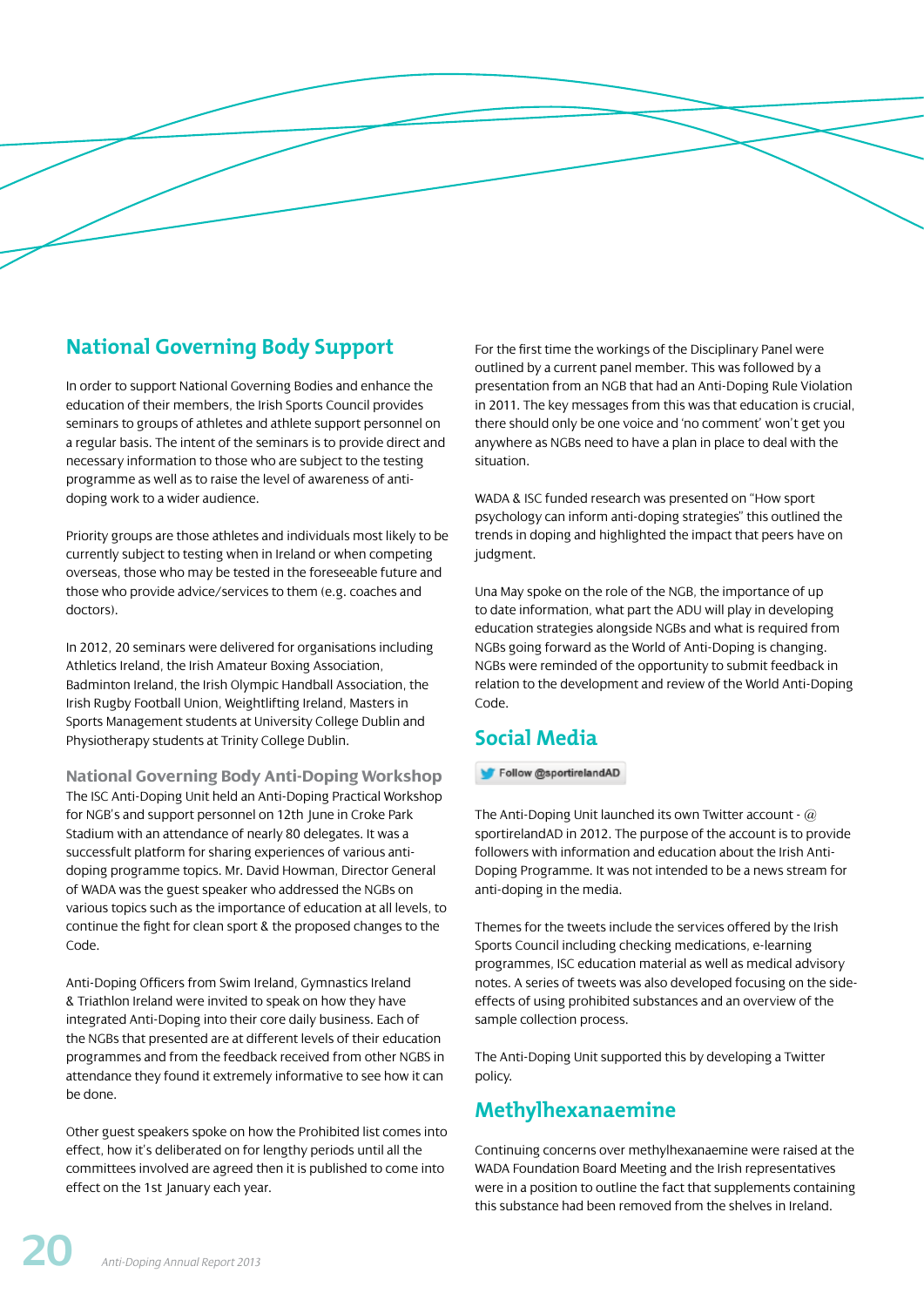In July, the Irish Medicines Board and the Food Safety Authority of Ireland issued a joint statement on methlyhexanaemine, outlining the dangers associated with consuming it. The Irish Sports Council followed this with an advisory note to all National Governing Bodies and all Registered Testing Pool athletes in August.

#### **Research**

In 2012 the Irish Sports Council co-supported a research project at the Institute of Biochemistry in Cologne. The outcomes of the research project will be formally published at the Annual Cologne Workshop on Doping Analysis at the end of February. The project established a new strengthened analysis technique for the identification of long-term stanozolol metabolites allowing for a significantly more sensitive test for this substance.

Stanozolol is one of the most frequently misused drugs in sport. It has been intensively focused by doping laboratories over the past resulting in many different analytical assays based on LC- or GC-MS/(MS). Nevertheless, ongoing improvement of analytical methodology stays essential for effective sports drug testing. Urinary excretion profiles of different glucuronidated stanozolol metabolites were investigated and potential new target analytes were implemented into a very easy, specific and sensitive assay based on direct injection of urine. The method enables the detection of stanozolol up to 28 days after a single administration of 5 mg stanozolol. Ten times lower detection limits were compared to commonly applied screening methods.

The method has already proven to have been highly successful though the Council is not in a position at present to discuss any details as there are some disciplinary procedures currently in process. A similar new technique for the detection of other long-term steroid metabolites resulted in the retrospective detection of five anti-doping rule violations arising from the reanalysis of samples retained from the Athens Olympics.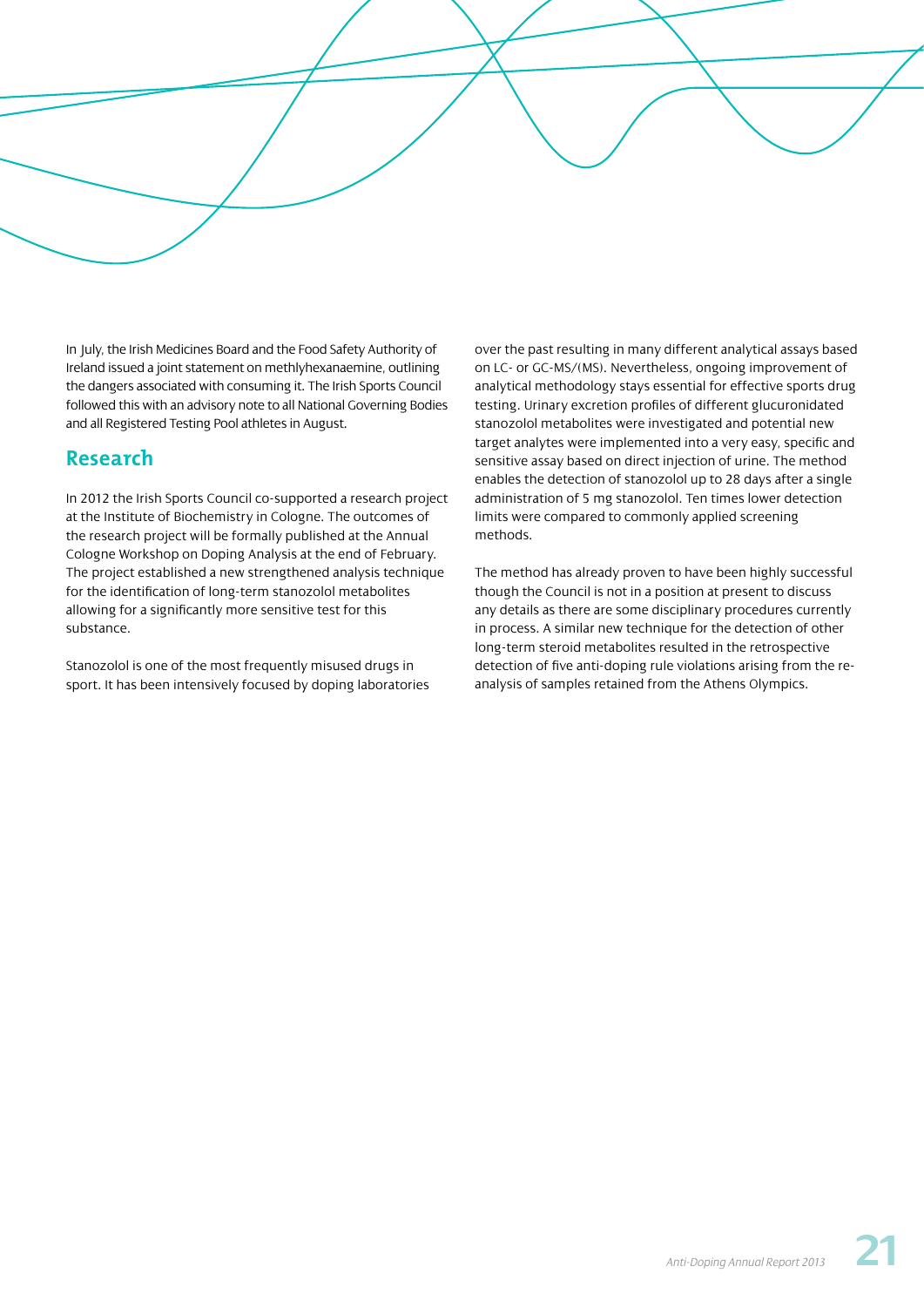### **International**

#### **Institute of National Anti-Doping Organisations (iNADO)**

Following the cessation of the Association of National Anti-Doping Organisations (ANADO) in 2011, a board comprising five NADOs (Australia, Canada, Norway, UK and USA) was set-up to look into the feasibility of setting up a new organisation to represent NADOs. The board recommended that the Institute of National Anti-Doping Organisations (iNADO) be set-up. This was supported unanimously at a meeting of NADOS in Paris on 13th November 2011.

iNADO was formally established during 2012 and by the end of the year had 25 NADO members (including the Irish Sports Council). Joseph de Pencier, a legal counsel from Canada who has been involved in Anti-Doping for many years, was appointed CEO to the organisation.

The organisation enables NADOs to share best practices and to speak with one voice.

#### **WADA**

**Annual WADA Anti-Doping Organisation Symposium, 20th – 21st March, Lausanne** The Symposium focused on new directions in anti-doping, including on intelligence and science based testing.

#### **WADA Athlete Biological Passport (ABP) Seminar, 8th – 9th May, Lausanne**

The workshop discussed and identified the technical aspects of the ABP. It also highlighted the required details in pursuing ABP cases.

#### **2013 Prohibited List**

The Council provided feedback on the draft Prohibited List 2013. The feedback acknowledged the continuing improvements to the situation regarding beta2 agonists and also requested, as usual, that cannabinoids be removed from the list.

#### **World Anti-Doping Code Review**

The ISC issued a survey to all National Governing Bodies of sport in Ireland regarding a review of the World Anti-Doping Code. A total of five Governing Bodies responded with feedback. The Council also participated in European Union and Council of Europe meetings

where international perspectives on the Code were heard.

Version 2.0 of the revised World Anti-Doping Code, in addition to the various International Standards, was released for consultation on 1st December 2012. A draft of this was circulated to the Executive Committee and Foundation Board of WADA. The comments on the review of the Code were input to WADA at two key milestone stages of the Worldwide Code Review. The first period of consultation ended on 15th March 2012, a revised Code was then issued in June with feedback returned by 10th October 2012. A second draft of the Code was then issued on 3rd December 2012. The Council looks forward to the conclusion of the review process in 2013 with the launch of the final version of the revised Code planned for Johannesburg in November.

#### **Council of Europe**

#### **Monitoring Group of the Council of Europe Anti-Doping Convention**

The Monitoring Group is the body in charge of monitoring the implementation of the Council of Europe Anti-Doping Convention. The Monitoring Group was set-up in accordance with Article 10 of the Convention and monitors the implementation of the Convention by way of an annual questionnaire to all parties to the Convention and also through evaluation and support visits to States by an evaluation team chosen on the basis of their recognised competence in the Anti-Doping field.

#### **List of Meetings attended by Irish Sports Council Representative**

- Monitoring Group of the Council of Europe Anti-Doping Convention , 10th May Strasbourg
- Council of Europe Anti-Doping Convention Legal Group Code Review Meeting 5th and 6th July, Paris
- Monitoring Group of the Council of Europe Anti-Doping Convention, 13th November, Paris

#### **Ad hoc European Committee for the World Anti-Doping Agency (CAHAMA)**

#### **CAHAMA**

The Ad hoc European Committee for the World Anti-Doping Agency is the appropriate body where senior officials from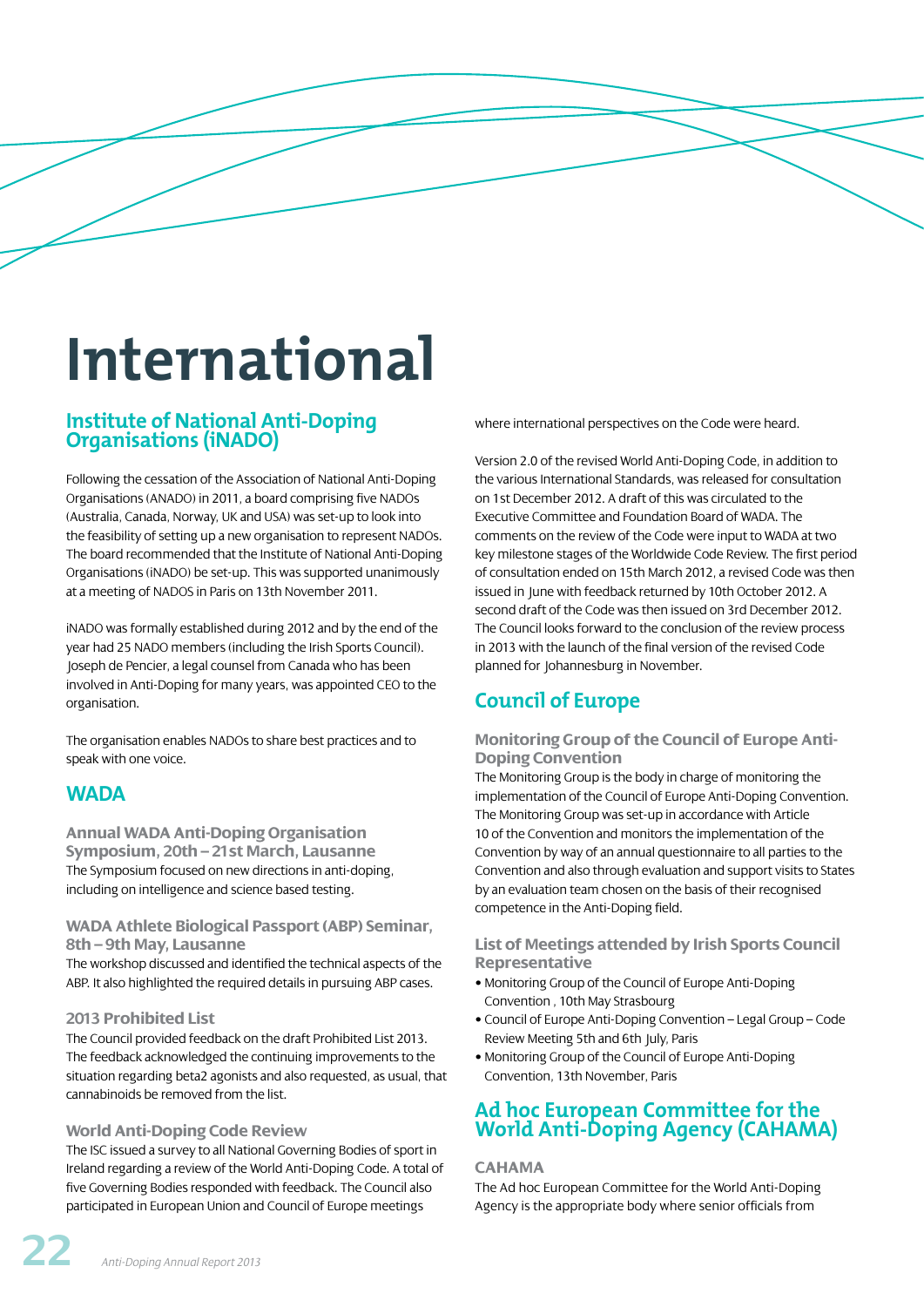European states can prepare European positions on political issues to be decided in WADA meetings. It has responsibility to ensure the co-ordination of all positions of all parties to the European Cultural Convention, with regard to questions relating to the World Anti-Doping Agency.

#### **CAHAMA Meeting, 11th May, Strasbourg**

The CEO of UKAD (Andy Parkinson) was elected to Chair the CAHAMA group. This has facilitated good co-operation between the EU and the Council of Europe views on WADA matters with Ireland representing the EU countries, as relations are strong between the Irish Sports Council and UKAD.

**CAHAMA Meeting, 4th September, Strasbourg** The European position on matters on the agenda of the upcoming meeting of the WADA Executive Committee was agreed. CAHAMA highlighted to WADA that they were keen for WADA to reduce its deficit and operate on 0% growth in 2013. WADA accepted a proposal that a representative of NADOs should be on its new ad hoc committee reviewing efficiencies in anti-doping.

**CAHAMA Meeting, 14th November, Paris** The European position on the upcoming WADA Executive Committee and Foundation Board Meeting was prepared at this meeting.

#### **European Union**

#### **Sport within the European Union**

The Sport Unit forms part of the European Commission's Education and Culture Directorate-General. Its purpose is to address issues such as the facilitation of citizens' participation in sport and physical activity, availability of sport at all levels of education, the fight against doping, violence, discrimination, fraud and matchfixing, the availability of sport for people with disabilities, gender equality in sport, respect for principles of good governance, stable funding, and the production of comparable data on the sport sector as a basis for policy-making.

**European Union Expert Group on Anti-Doping** The Expert Group on Anti-Doping was created by the European Union in adopting its European Union Working Plan for Sport for 2011 – 2014. It builds on, and replaces, the former informal EU Working Group on Anti-Doping. The new Expert Group reports to the Council.

#### **List of Meetings attended by Irish Sports Council Representative**

- European Union Expert Group on Anti-Doping, 8th February Brussels
- European Union Expert Group on Anti-Doping, 5th September Strasbourg

#### **WADA Foundation Board**

The 38 member Foundation Board is WADA's supreme decision-making body. It is comprised in equal proportions of representatives from the Olympic Movement and from Governments. The European Continent has five representatives, with three of these designated to come from the European Union.

As part of Ireland's Presidency of the EU, Ireland takes up one of the three EU seats at the Foundation Board. Minister for Sport, Leo Varadkar, will hold this position from November 2012 to November 2013.

The Minister was represented by Tim Scully, Principal Officer at the Department of Transport, Tourism and Sport at the Foundation Board Meeting on November 18th 2012.

One of the key issues for the WADA Foundation Board is data protection in Europe. The EU is currently working on a new data protection regulation which has the potential to cause some difficulties within anti-doping. During Ireland's EU Presidency it is anticipated that some progress will be made on this matter. The Minister's representative reassured WADA that the matter would be progressed during 2013.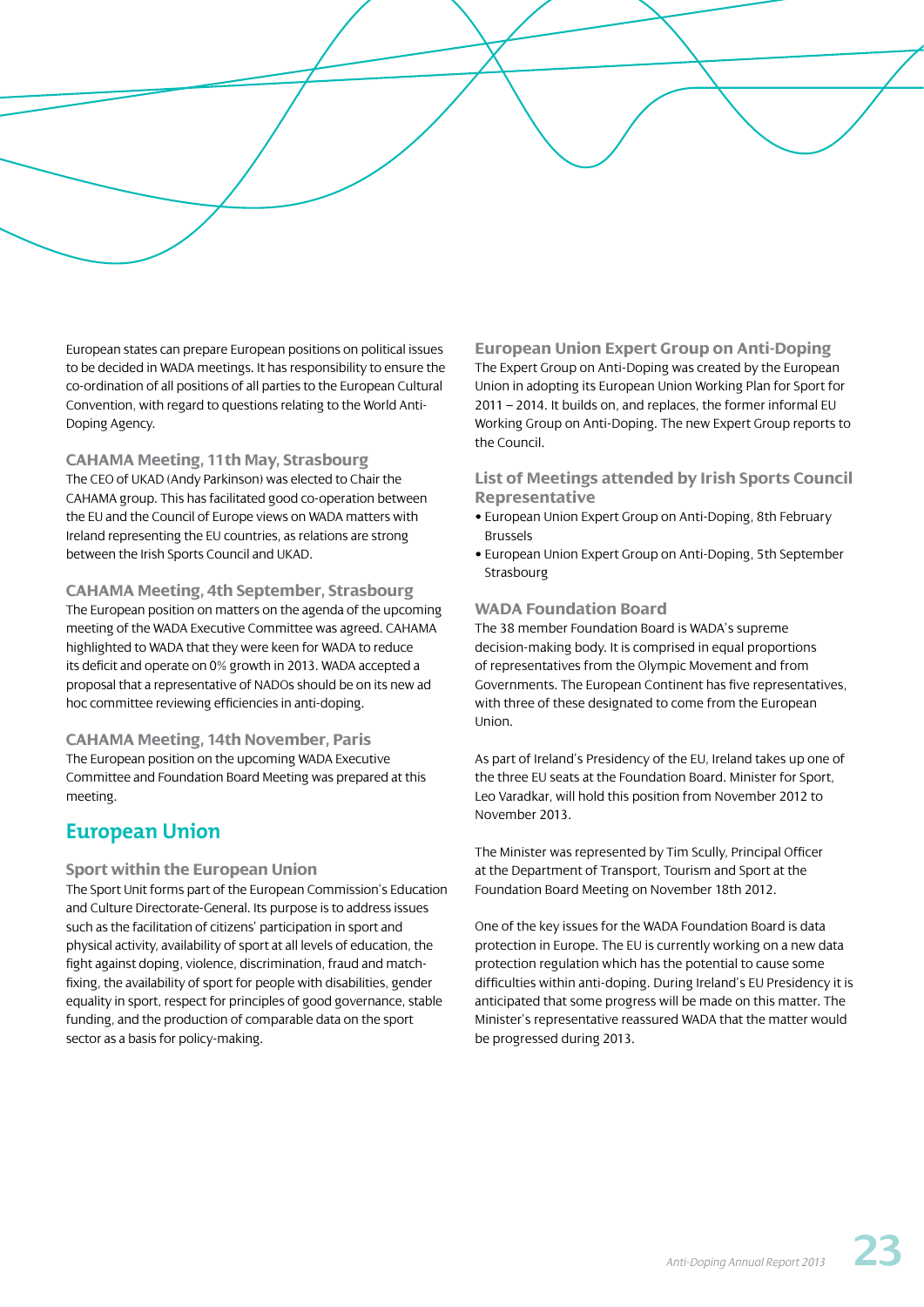### **Administration**

#### **Intelligence**

#### **Intelligence Programme**

The Irish Sports Council Anti-Doping programme has evolved to become more intelligence-led. The ISC is part of the iNADO Expert intelligence group and is receiving and analysing intelligence information received from other NADOs as well as other partners. All high-risk Irish athletes are now on the Biological Passport programme.

In early 2012 the Council hosted a meeting at which the then Head of UK Anti-Doping's Intelligence unit, Gabriella Re presented on the work done to date by her unit and how the Irish Sports Council might work together with appropriate law enforcement agencies here in Ireland. The meeting was attended by representatives of the Irish Medicines Board, the Garda National Drugs Unit and the Customs. The meeting was very useful and all parties agreed to the potential benefits of working closely on matters relating to anti-doping. It was agreed that the Irish Medicines Board would act as a central point of contact on matters which relate to the various enforcement agencies.

#### **Memorandum of Understanding with Irish Medicines Board**

The Irish Medicines Board and the Irish Sports Council signed a Memorandum of Understanding on the 2nd May 2012 which formalises the sharing of information and intelligence in an effort to protect Irish athletes and to combat the illegal use of medicinal products.

In recent years the two state agencies have co-operated and shared intelligence in the area of anti-doping. This Memorandum of Understanding places this relationship on a formal basis and signals that it will have a more prominent role in the general battle against doping in sport.

#### **New Partners**

Later in 2012 the Irish Sports Council also established a partnership with the Department of Agriculture. As part of this, the Department of Agriculture enforcement officers were educated on the work of the Council in relation to intelligence in Anti-Doping.

#### **Intelligence and Investigations in Anti-Doping Course, October, Berne**

In October 2012, ASADA and ADS jointly ran a course on intelligence and investigations in Anti-Doping. Two members of the Unit attended the course with a view to strengthening capacity in the area within the Council's Anti-Doping programme. This course provided a valuable insight into the establishment of such a function within the Council while also providing the tools for how to manage information in relation to non-analytical Anti-Doping Rule Violations (i.e. those which are established through methods other than testing).

#### **Irish Sport Anti-Doping Disciplinary Panel**

A training session took place in April for all panel members. A number of new panel members have been appointed and these members gained a valuable insight into how things have been progressing and the kind of issues which have been arising. Some useful feedback was received from existing members and the ISC is currently reviewing some aspects of the disciplinary process.

All Panel Decisions since the introduction of the Irish Anti-Doping Rules have now been posted on the ISC website and are publicly available.

#### **ISO Certification**

The Anti-Doping Unit successfully passed its external audit by EQA Ireland Limited and remains certified to ISO 9001:2008. The auditor commended the progressive approach to continual improvement shown by the ADU.

#### **National Governing Body Clearinghouse Website**

The ADU is currently further developing the National Governing Body Clearinghouse Website. In 2012 the ADU has worked with our website developers to improve and add further resources for NGBS on the clearinghouse website. The revised clearinghouse website will be launched in 2013.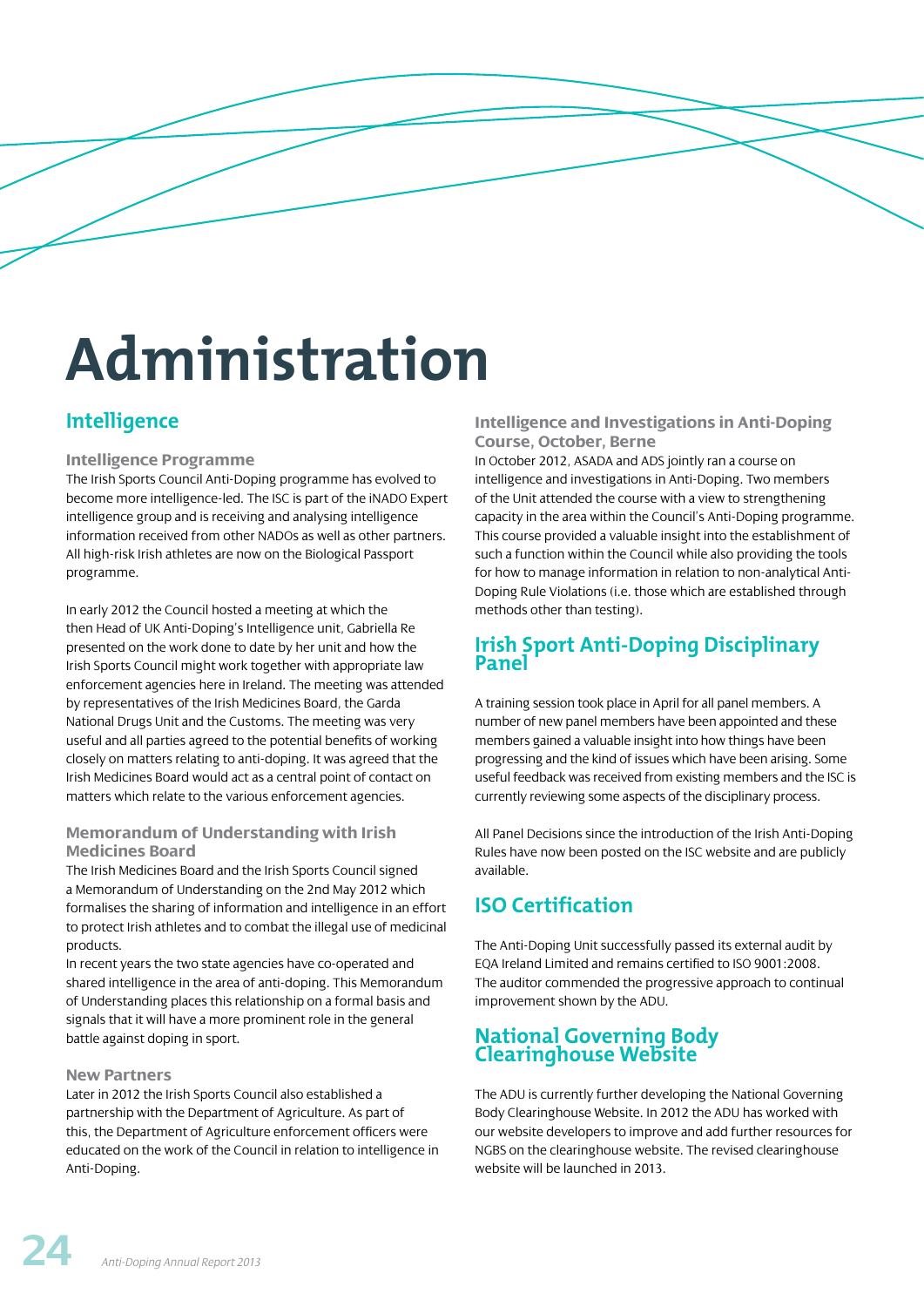| <b>Application Outcome</b>                                                     | <b>Number</b>  | <b>Sports</b>                                                                                                                                                                   |
|--------------------------------------------------------------------------------|----------------|---------------------------------------------------------------------------------------------------------------------------------------------------------------------------------|
| Fully processed with Certificate of Approval issued                            | 35             | Rugby, Motorsport, Swimming, Hurling, Men's<br>Gaelic Football, Orienteering, Lawn Bowls,<br>Equestrian, Athletics, Cycling, Soccer, Hockey,<br>Ladies Gaelic Football, Camogie |
| Fully processed with Notice of Rejection issued                                | $\Omega$       |                                                                                                                                                                                 |
| Unnecessary applications OR for permitted<br>medications                       | 26             | Rugby, Motorsport, Swimming, Rowing, Cycling,<br>Triathlon, Ladies Gaelic Football, Athletics,<br>Motorcycling                                                                  |
| Applied too late-Cert not given                                                |                | <b>Ladies Gaelic Football</b>                                                                                                                                                   |
| No of Applications passed onto the International<br>Federation                 | 3              | Cycling, Equestrian                                                                                                                                                             |
| No of TUE Applications not pursued                                             | $\overline{7}$ | Hockey, Swimming, Athletics, Rugby, Ten Pin<br>Bowling, Men's Gaelic Football                                                                                                   |
| No of Applications in process at 31 December 2012                              | $\overline{2}$ |                                                                                                                                                                                 |
| No of International Federation Certificates of<br>Approval notified to the ISC | $\overline{4}$ | Field hockey, Soccer                                                                                                                                                            |

**Breakdown of TUE Applications**

#### **Therapeutic Use Exemptions (TUEs)**

Athletes may have illnesses or conditions that require them to take particular medications. If the medication an athlete is required to take to treat an illness or condition happens to fall under the Prohibited List, a Therapeutic Use Exemption (TUE) may give the athlete the authorisation to take the necessary medicine. Athletes must adhere to the TUE Policy which outlines the requirements for athletes who need to apply for a TUE before using the substance (a Pre-Test TUE) or in some cases, as long as a medical file is in place for a TUE, the substance can be used, and if required an application can be made for a Post-Test TUE.

Athletes who compete at International Level should check, and comply with, the TUE requirements of their International Federation. Full details of the policy are available at www.irishsportscouncil.ie/antidoping.

#### **TUE Committee**

As per the WADA International Standard for Therapeutic Use Exemption the Irish Sports Council has appointed a TUE Committee to assess TUE applications and issue a Certificate of Approval or Notification of Refusal as deemed appropriate. Applications are based on the criteria set out in the WADA International Standard for Therapeutic Use Exemptions.

**The members of the TUEC are:**

- Prof John Horgan (Chairperson), Cardiology
- Dr James Gibney, Endocrinology
- Prof Stephen Lane, Respiratory Disease
- Dr Philip Murphy, Haematology
- Prof John O'Byrne, Orthopaedics
- Prof Sean Gaine, Respiratory Disease
- Dr Sinead Harney, Rheumatology
- Prof Michael Fitzgerald, Psychiatry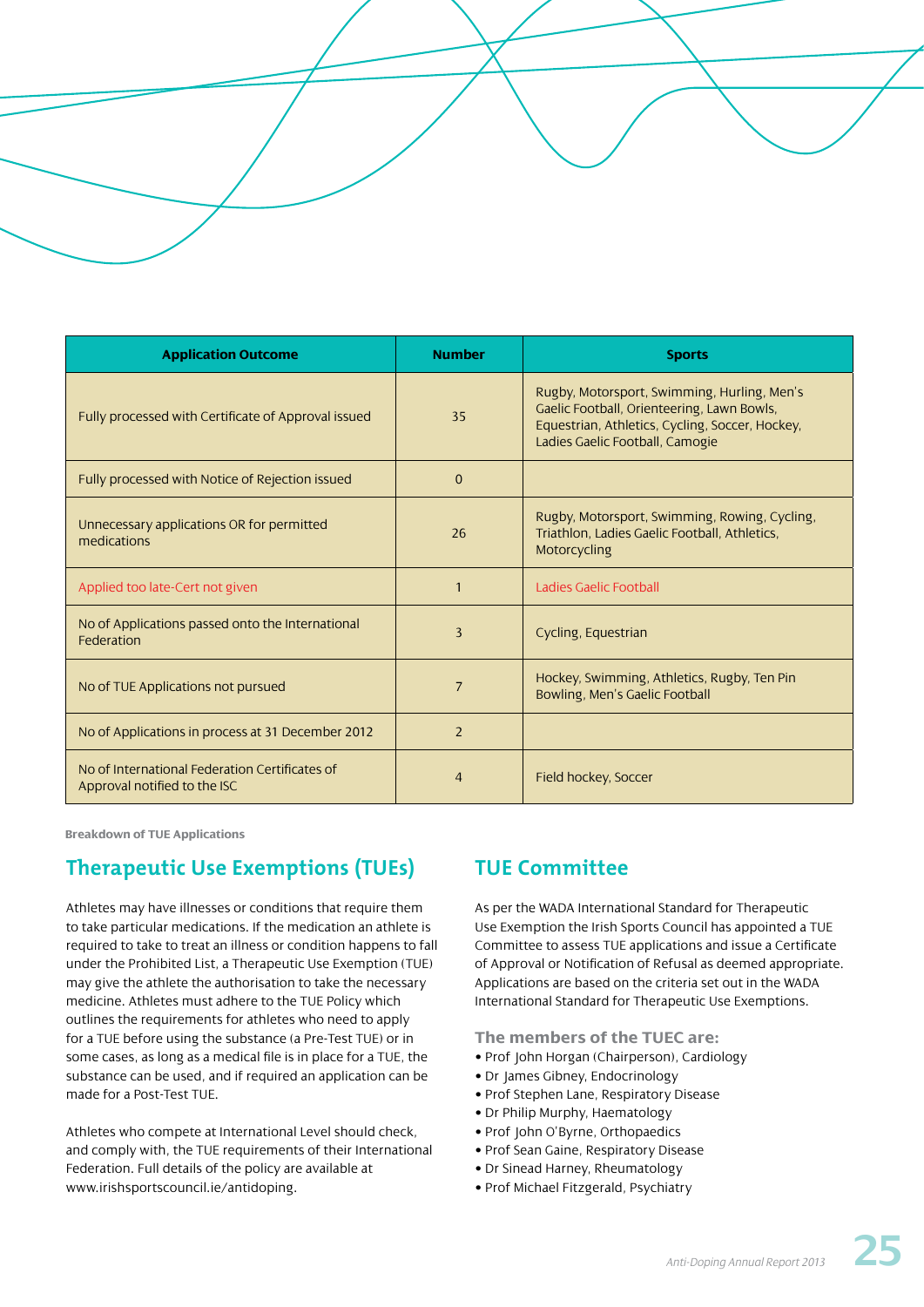#### **TUE Committee Meeting**

The TUE Committee met on 12th December 2012. The discussion items included:

- WADA Prohibited List 2012 and 2013
- Review of the International Standard for TUEs
- Practicalities in relation to the processing of TUE Applications
- Summary of TUE Applications for 2012
- ISC anti-doping program

#### **Applications for Therapeutic Use Exemptions 2012**

The administration of the TUE process continued to be outsourced in 2012. This means that while the contact details for TUEs remain within the Council an external company processes all applications and works with the TUE Committee to co-ordinate the decision making process. The Irish Sports Council follows the WADA International Standard for TUE (ISTUE) in the process of granting TUEs. The table to the left outlines the TUE applications to the Irish Sports Council in 2012.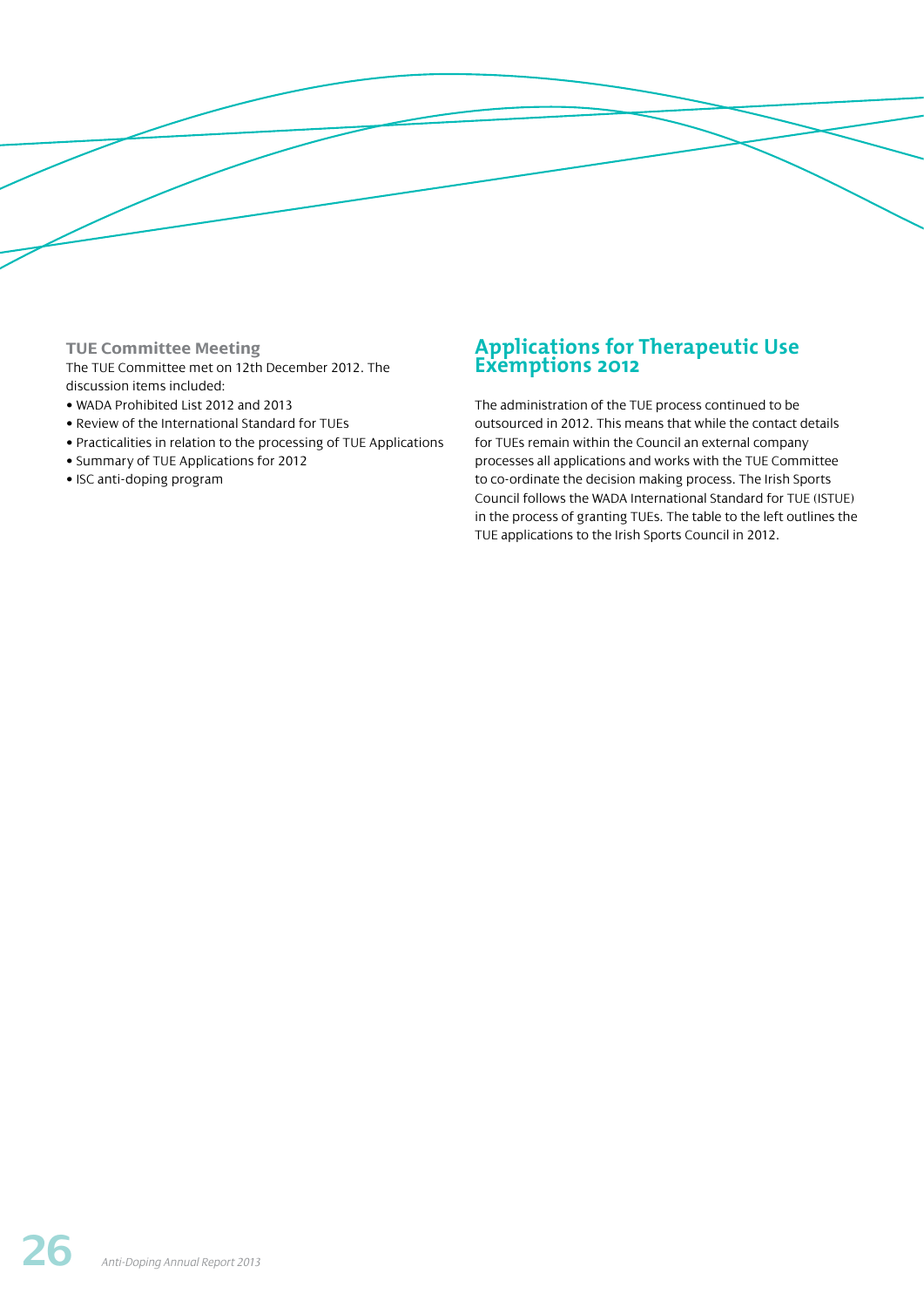### **The Year Ahead**

#### **Testing**

The Irish Sports Council will continue to apply innovative approaches to the testing programme and in 2013 will further involve the use of information gathered through intelligence. The focus will again be on more strategic testing, with a ratio of more than 10% of samples collected being blood specimens.

The Council will co-ordinate a large-scale testing operation at the European Teams Championships to be held in Dublin in June 2013.

#### **Education and Research**

The focus for 2013 will be to further empower the NGBs to become more self-sufficient regarding their own anti-doping education programmes. The ISC will work to strengthen the downloadable resources available to all NGBs through the use of the Clearinghouse. The ADU, in conjunction with Sport Northern Ireland, will roll-out a programme to assist NGBs to develop an anti-doping education strategy which will include key measurables, in-line with new compliance requirements. Additionally, the ISC will continue to develop its information and education programmes through both traditional and digital means.

The Irish Sports Council will continue to use research to inform its programme development in 2013. This will be done through collaboration with National and International Research, Anti-Doping and Government Agencies that are concerned with the fight against doping.

#### **Administration**

The Irish Sports Council will continue to introduce new developments and increase functionality through the SIMON data management system. The Clearinghouse will also be further developed to provide greater access for NGB Anti-Doping Officers regarding anti-doping information for their sport.

#### **International**

The key priority internationally in 2013 will be Ireland's role as the European Union Representative on the WADA Foundation Board. The ISC will continue to provide feedback on the new World Anti-Doping Code and the WADA International Standards. The ISC will also actively contribute to the global anti-doping fight by participating in the EU Anti-Doping expert Group as well as the Institute of National Anti-Doping Organisations.

#### **Intelligence**

The Anti-Doping Unit plans to continue to expand its network of appropriate partners to further develop the streams of available information. This will involve both Irish Agencies and international Anti-Doping Organisations. The ISC will also develop a system to better transfer any intelligence received into the testing programme.

The Council will develop new partnerships with other relevant authorities, agencies and companies. In particular, the Pharmaceutical Industry will be targeted as a potentially valuable partner.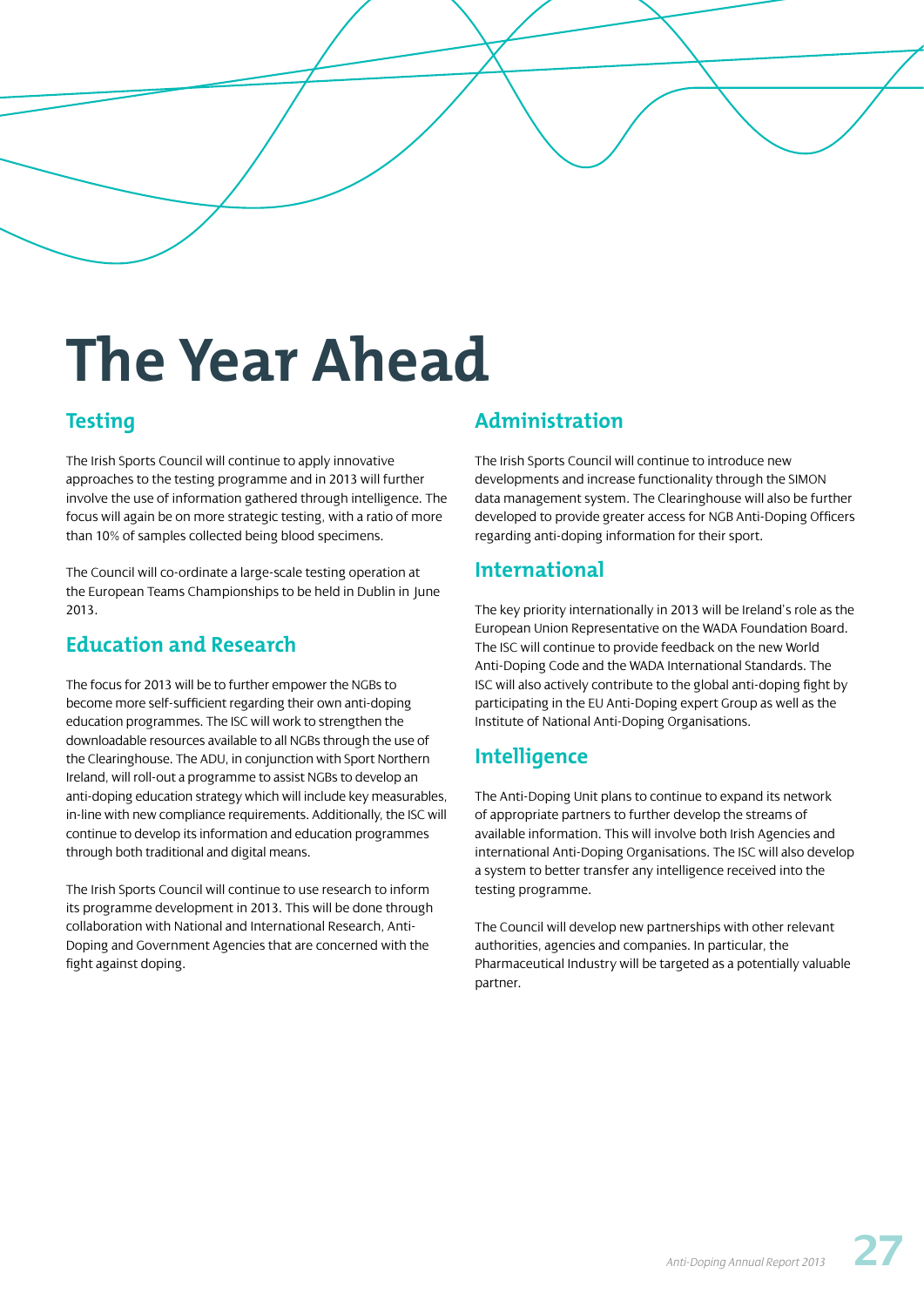### **Appendix**

#### **Appendix 1 - Anti-Doping Rule Violations 2012**

| <b>Sport</b>  | In $/$ OOCT | <b>Rule Violated</b> | <b>Substance Category</b><br><b>Substance</b>      |                                | <b>Sanctions</b> |
|---------------|-------------|----------------------|----------------------------------------------------|--------------------------------|------------------|
| <b>Boxing</b> | N/A         | <b>IADR 2.8</b>      | N/A                                                | N/A                            | 27 months        |
| Motorsport    | In-Comp     | <b>IADR 2.1</b>      | Tetrahydrocannabinol<br>S8 Cannabinoids            |                                | 9 months         |
| Cycling       | In-Comp     | <b>IADR 2.1</b>      | Tetrahydrocannabinol<br>S8 Cannabinoids            |                                | 7 weeks          |
| Soccer        | In-Comp     | <b>IADR 2.1</b>      | Methylhexanamine                                   | <b>S6b Specified Stimulant</b> | 8 months         |
| Tug-of-War    | In-Comp     | <b>IADR 2.1</b>      | Methylhexanamine                                   | <b>S6b Specified Stimulant</b> | 18 months        |
| Tug-of-War    | In-Comp     | <b>IADR 2.1</b>      | Methylhexanamine                                   | <b>S6b Specified Stimulant</b> | 18 months        |
| Tug-of-War    | In-Comp     | <b>IADR 2.1</b>      | Methylhexanamine<br><b>S6b Specified Stimulant</b> |                                | 18 months        |
| Weightlifting | In-Comp     | <b>IADR 2.1</b>      | Tetrahydrocannabinol                               | S8 Cannabinoids                | Pending          |
| Weightlifting | In-Comp     | <b>IADR 2.1</b>      | Carboxy (THC)                                      | S8 Cannabinoids                | Pending          |

### **Appendix 2 - Costs of the Programme**

| <b>Expenditure Heading</b>    | <b>2011 Cost</b> | <b>2012 Cost</b> |
|-------------------------------|------------------|------------------|
| <b>Testing</b>                | 674,650(1)       | 598,116(1)       |
| <b>Education and Research</b> | 61,240(2)        | 49,984 (2)       |
| <b>Salaries</b>               | 201,928(3)       | 218,720(3)       |
| <b>Other Costs</b>            | 277,529(4)       | 344,591(4)       |
| <b>TOTAL</b>                  | 1,215,347        | 1,211,411        |
| Income from Testing           | 63,717           | 81,454           |

**Notes**

1. Includes the cost of sample collection, transportation, laboratory analysis contracts, mobile unit costs and the

in-house testing programme.

2. Includes direct education and research costs associated with the programme

3. Gross salary costs, including Employers PRSI of the four staff members of the Anti-Doping Unit.

4. Includes legal advice associated with the programme, consultancy fees, travel and subsistence,

advertising, printing, insurance and other related costs in administering the programme.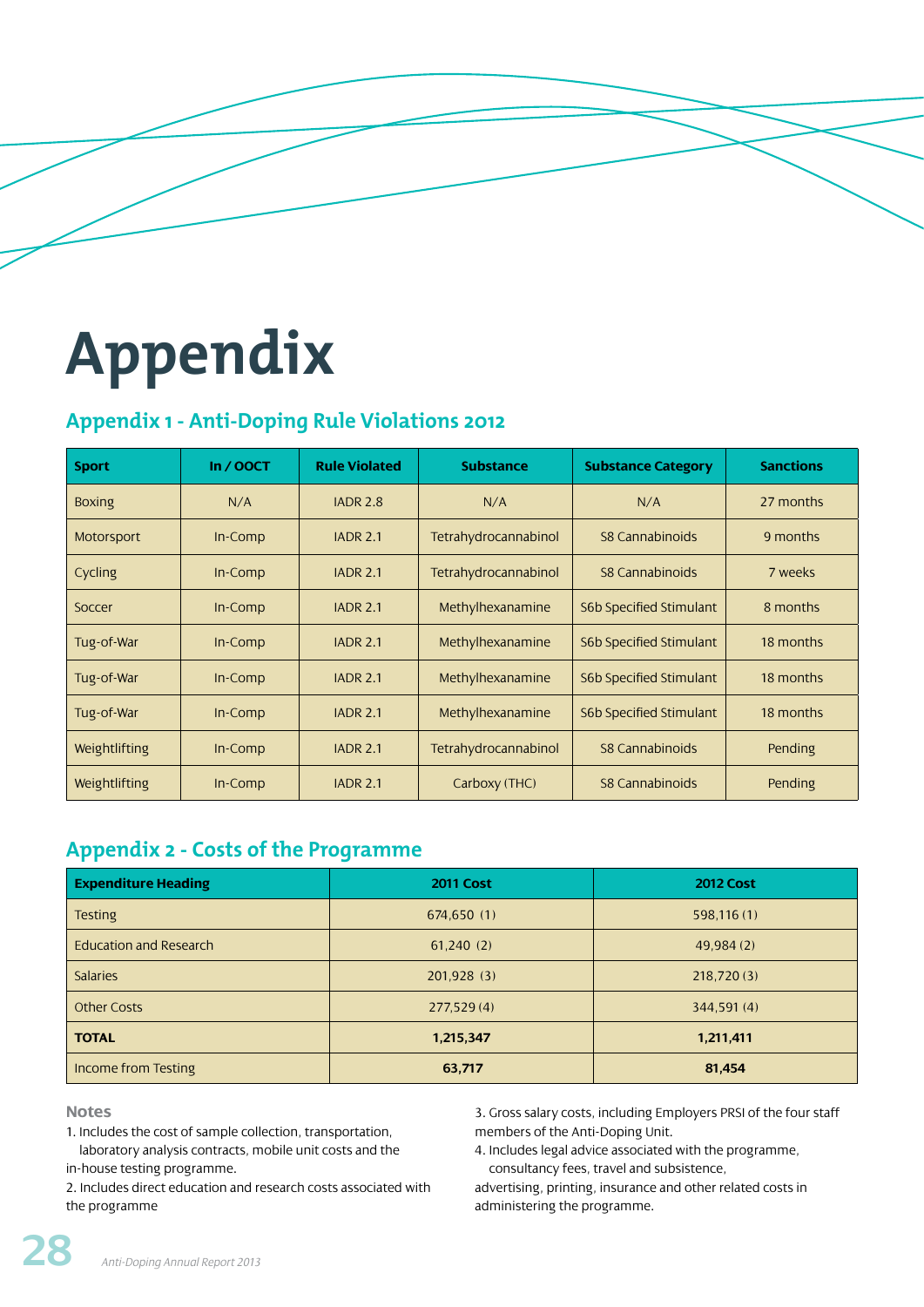

#### **Appendix 3 - Eirpharm Search Details and Statistics**

**Most commonly searched brand range of products:**

All of the most commonly used Over the Counter brand names were reflected in the successful query statistics for 2012 with the following numbers of searches reports for these brands:

| <b>NON-PRESCRIPTION</b> |                                                                                                                            |      |      |  |  |  |
|-------------------------|----------------------------------------------------------------------------------------------------------------------------|------|------|--|--|--|
| <b>Brand</b>            | <b>Type of products in range</b>                                                                                           | 2012 | 2011 |  |  |  |
| Lemsip                  | Paracetamol-based range of products for symptomatic relief of colds, influenza,<br>coughs                                  | 2534 | 1251 |  |  |  |
| <b>Nurofen</b>          | Ibuprofen based range of anti-inflammatory and cold and influenza products                                                 | 1859 | 1952 |  |  |  |
| Benylin                 | Range of products used for symptomatic relief of coughs, colds and influenzas.                                             |      | 879  |  |  |  |
| Panadol                 | Paracetamol-based range for colds, influenza, pain, temperature                                                            | 787  | 644  |  |  |  |
| Sudafed                 | Range of decongestants with tablet and liquid pseudoephedrine and a nasal spray<br>containing Xylometazoline Hydrochloride | 629  | 520  |  |  |  |
| <b>PRESCRIPTION</b>     |                                                                                                                            |      |      |  |  |  |
| <b>Brand</b>            | <b>Therapeutic class</b>                                                                                                   | 2012 | 2011 |  |  |  |
| Ventolin                | Beta-2-agonist, primarily inhaled products                                                                                 | 635  | 731  |  |  |  |
| <b>Difene</b>           | Non-steroidal anti-inflammatory                                                                                            | 407  | 469  |  |  |  |

Queries on the Lemsip range accounted for 2534 or 8.7% of successful searches. Only some products in the Lemsip range contain pseudoephedrine, while others do not and therefore to avoid confusion, it would be expected that multiple searches occur for this brand range. The Nurofen range of medicines which also has one product in the range containing pseudoephedrine was the next most popular.

#### **Number of unsuccessful database searches:**

Failed searches were associated with the food supplement Berocca, of which 213 were recorded over the year. Berocca is classified as a food supplement and does not have a marketing authorisation and is thus not included in the medicines and sport database. There were 55 unsuccessful searches for the incorrectly spelled "Neurofen".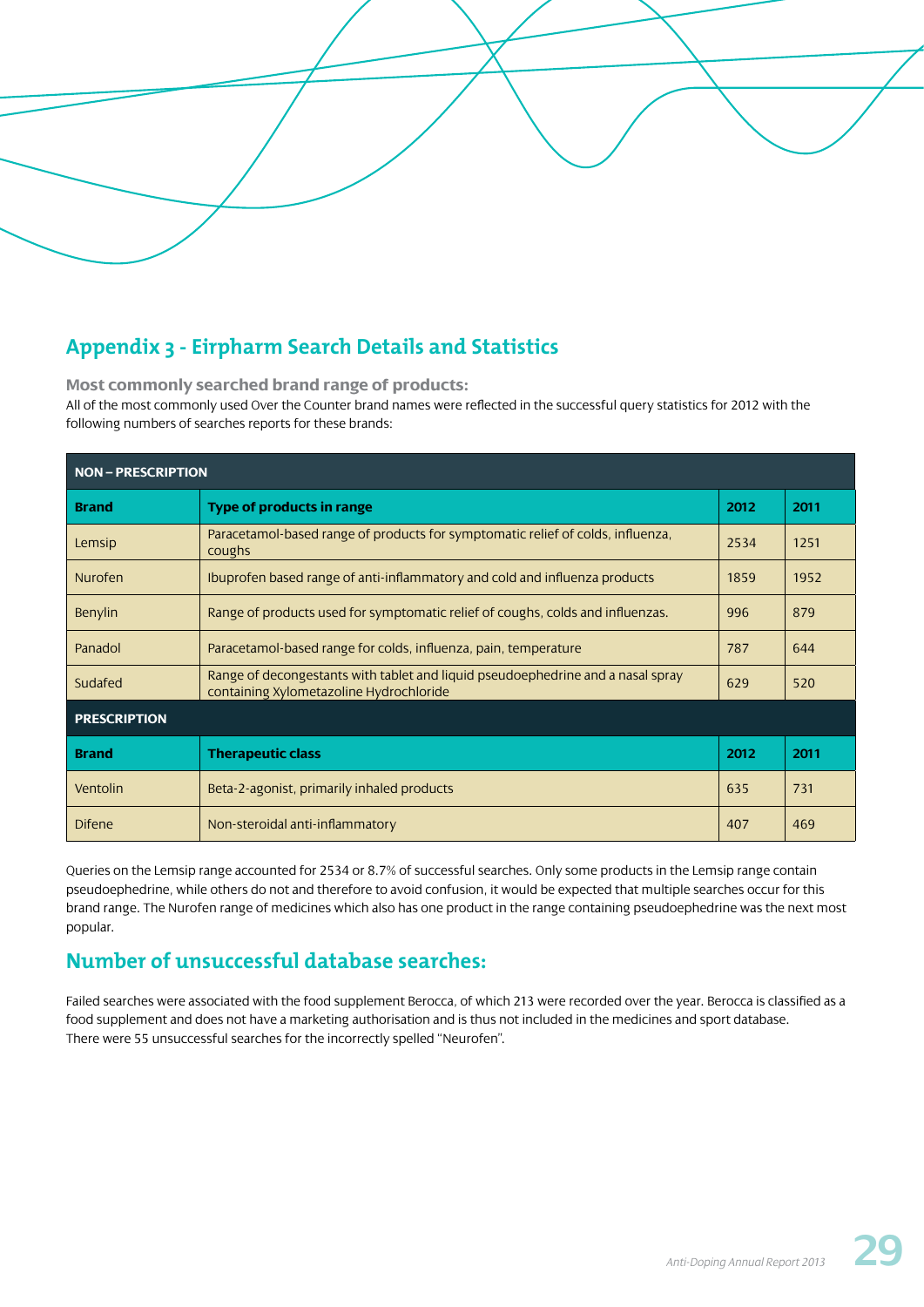

#### **Outcome of Search Results:**

| <b>Status in Sport</b>                                       | No of successful searches 2012 | % 2012 | % 2011 |
|--------------------------------------------------------------|--------------------------------|--------|--------|
| Permitted                                                    | 23325                          | 79.84  | 78.23  |
| Prohibited in-Competition only                               | 3188                           | 10.91  | 11.28  |
| Prohibited                                                   | 1024                           | 3.51   | 4.46   |
| Restricted-Inhaled Salbutamol                                | 918                            | 3.14   | 3.98   |
| <b>Restricted-Inhaled Formoterol</b>                         | 243                            | 0.83   | 0.07   |
| Prohibited in-Competition or Permitted<br>(depends on route) | 159                            | 0.54   | 0.59   |
| Restricted-Inhaled Salmeterol                                | 152                            | 0.52   | 0.74   |
| Prohibited in specific sports                                | 124                            | 0.42   | 0.42   |
| Prohibited in men only                                       | 81                             | 0.28   | 0.22   |
| <b>Total</b>                                                 | 29214                          |        |        |

#### **Searches based on time of Year**

July was the busiest month in 2012 which may coincide with educational sessions at this time. January and February were the next busiest months as users familiarised themselves with the 2012 Prohibited List. The peak in May 2011 is associated with the launch of the iPhone App and the media coverage at the time.

|              | NO OF SUCCESSFUL SEARCHES |      |  |
|--------------|---------------------------|------|--|
| <b>Month</b> | 2011                      | 2012 |  |
| January      | 613                       | 2791 |  |
| February     | 1043                      | 2745 |  |
| March        | 1074                      | 2596 |  |
| April        | 1217                      | 2426 |  |
| May          | 6670                      | 1856 |  |
| June         | 3034                      | 2188 |  |
| July         | 2387                      | 3620 |  |
| August       | 2051                      | 2629 |  |
| September    | 1565                      | 2581 |  |
| October      | 1394                      | 1869 |  |
| November     | 3628                      | 2082 |  |
| December     | 1754                      | 1831 |  |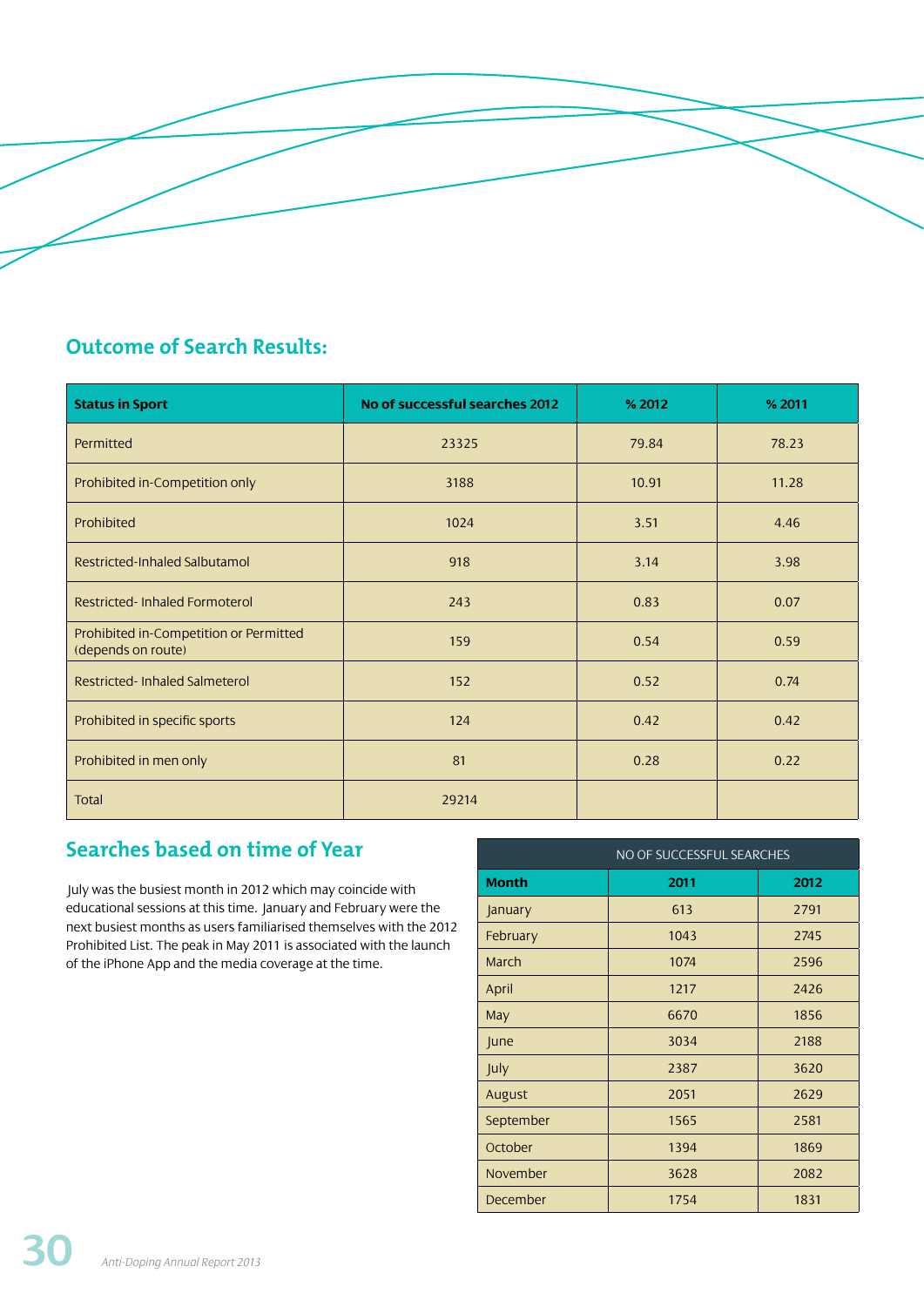



#### **Trends in Data**

The 2012 data on the whole reflects similar usage patterns to 2011. Over-the-counter cold and 'flu remedies are associated with high numbers of queries as some of the products in the same brand range contain the stimulant Pseudoephedrine which is prohibited in-competition. The trend also continues whereby the database is checked to confirm the status in sport of inhaled beta-2-agonists, a significant number of which are permitted to be used without a requirement for a TUE.

#### **MIMS**

Eirpharm also provide drugs in sport information to the monthly medical publication MIMS Ireland, whereby each medication is assigned as symbol denoting its status in sport. This A5-sized publication has been in print for over 50 years and is updated monthly with new products or as the status of products changes. It is provided free of charge directly to more than 5,600 medical practitioners across both primary and secondary care.